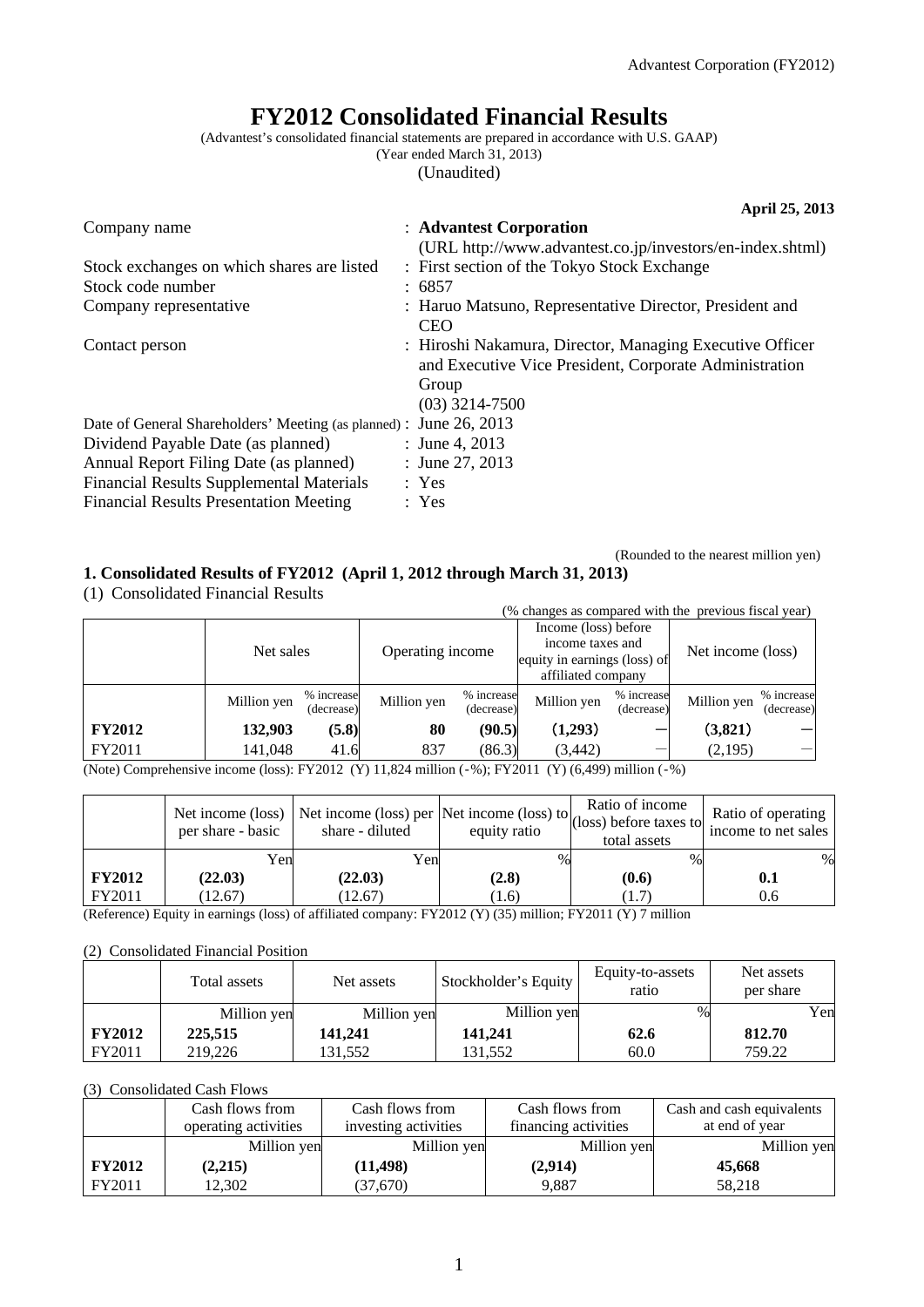## **2. Dividends**

|                      |                                              |        | Dividend per share |          |       | Ratio of total                                              |                                |                                                           |
|----------------------|----------------------------------------------|--------|--------------------|----------|-------|-------------------------------------------------------------|--------------------------------|-----------------------------------------------------------|
| (Record Date)        | First<br>quarter end quarter end quarter end | Second | Third              | Year end |       | Total<br>dividend<br>Annual total $_{\text{paid (annual)}}$ | Payout ratio<br>(consolidated) | amount of<br>dividends to<br>net assets<br>(consolidated) |
|                      | yen                                          | yen    | yen                | yen      | yen   | Million yen                                                 | $\%$                           | %                                                         |
| FY2011               |                                              | 5.00   |                    | 10.00    | 15.00 | 2,599                                                       |                                | 1.9                                                       |
| FY2012               |                                              | 10.00  |                    | 10.00    | 20.00 | 3,473                                                       |                                | 2.5                                                       |
| FY2013<br>(forecast) |                                              | 10.00  |                    | 10.00    | 20.00 | N/A                                                         |                                | N/A                                                       |

## **3. Projected Results for FY2013 (April 1, 2013 through March 31, 2014)**

| (% changes as compared with the corresponding period of the previous fiscal year) |             |      |                     |  |                                                                                     |  |               |      |                         |     |
|-----------------------------------------------------------------------------------|-------------|------|---------------------|--|-------------------------------------------------------------------------------------|--|---------------|------|-------------------------|-----|
|                                                                                   | Net sales   |      | Operating<br>income |  | Income before<br>income taxes and<br>equity in earnings<br>of affiliated<br>company |  | Net income    |      | Net income per<br>share |     |
|                                                                                   | Million yen |      | % Million yen       |  | % Million yen                                                                       |  | % Million yen | $\%$ |                         | Yen |
| FY2013 Q2<br>(Cumulative term)                                                    |             |      |                     |  |                                                                                     |  |               |      |                         |     |
| FY2013                                                                            | 160,000     | 20.4 | 13,000              |  | 13,000                                                                              |  | 9,800         |      | 56.39                   |     |

(Note) Advantest doesn't report projected results for FY2013 Q2 (cumulative term).

# **4. Others**

(1) Material changes in subsidiaries during this period (changes in scope of consolidation resulting from changes in subsidiaries): Yes

Newly included None; Excluded 3 (Advantest America Corporation (Holding Co.), Advantest America, Inc., Verigy Ltd.)

- (2) Changes in accounting principles, procedures and the presentation of the consolidated financial statements
	- 1) Changes based on revisions of accounting standard : Yes
	- 2) Changes other than 1) above : No

(Note) Please see "(Note 3) Significant Accounting Policies" on page 16-17 for details.

- (3) Number of issued and outstanding shares (common stock)
	- 1) Number of issued and outstanding stock at the end of each fiscal year (including treasury stock): FY2012 199,566,770 shares; FY2011 199,566,770 shares.
	- 2) Number of treasury stock at the end of each fiscal year:
	- FY2012 25,773,688 shares; FY2011 26,295,390 shares.
	- 3) Average number of outstanding stock for each fiscal year: FY2012 173,478,054 shares; FY2011 173,271,717 shares.

## **Status of Audit Procedures**

This consolidated financial results report is not subject to audit procedures by independent auditors under Japan's Financial Instruments and Exchange Law. At the time of release of this report, audit procedures under the Financial Instruments and Exchange Law have not been completed.

## **Explanation on the Appropriate Use of Future Earnings Projections and Other Special Instructions**

This document contains "forward-looking statements" that are based on Advantest's current expectations, estimates and projections. These forward-looking statements are subject to known and unknown risks, uncertainties and other factors that may cause Advantest's actual results, levels of activities, performance or achievements to be materially different from those expressed or implied by such forward-looking statements. These factors include: (i) changes in demand for the products and services produced and offered by Advantest's customers, including semiconductors, communications services and electronic goods; (ii) circumstances relating to Advantest's investment in technology, including its ability to timely develop products that meet the changing needs of semiconductor manufacturers, communications network equipment and components makers and service providers; (iii) significant changes in the competitive environment in the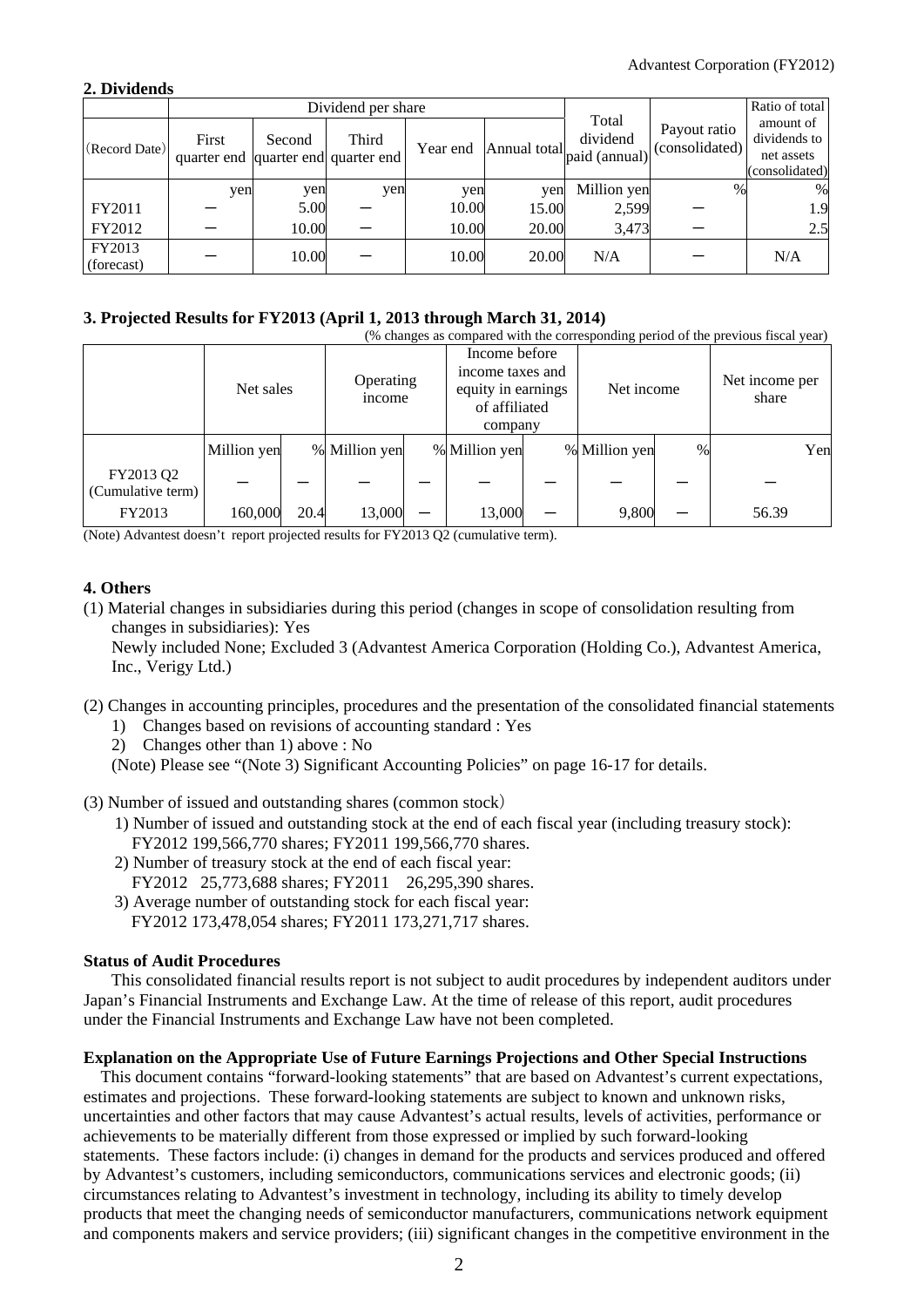major markets where Advantest purchases materials, components and supplies for the production of its products or where its products are produced, distributed or sold; and (iv) changes in economic conditions, currency exchange rates or political stability in the major markets where Advantest procures materials, components and supplies for the production of its principal products or where its products are produced, distributed or sold. A discussion of these and other factors which may affect Advantest's actual results, levels of activities, performance or achievements is contained in the "Operating and Financial Review and Prospects", "Key Information - Risk Factors" and "Information on the Company" sections and elsewhere in Advantest's annual report on Form 20-F, which is on file with the United States Securities and Exchange Commission.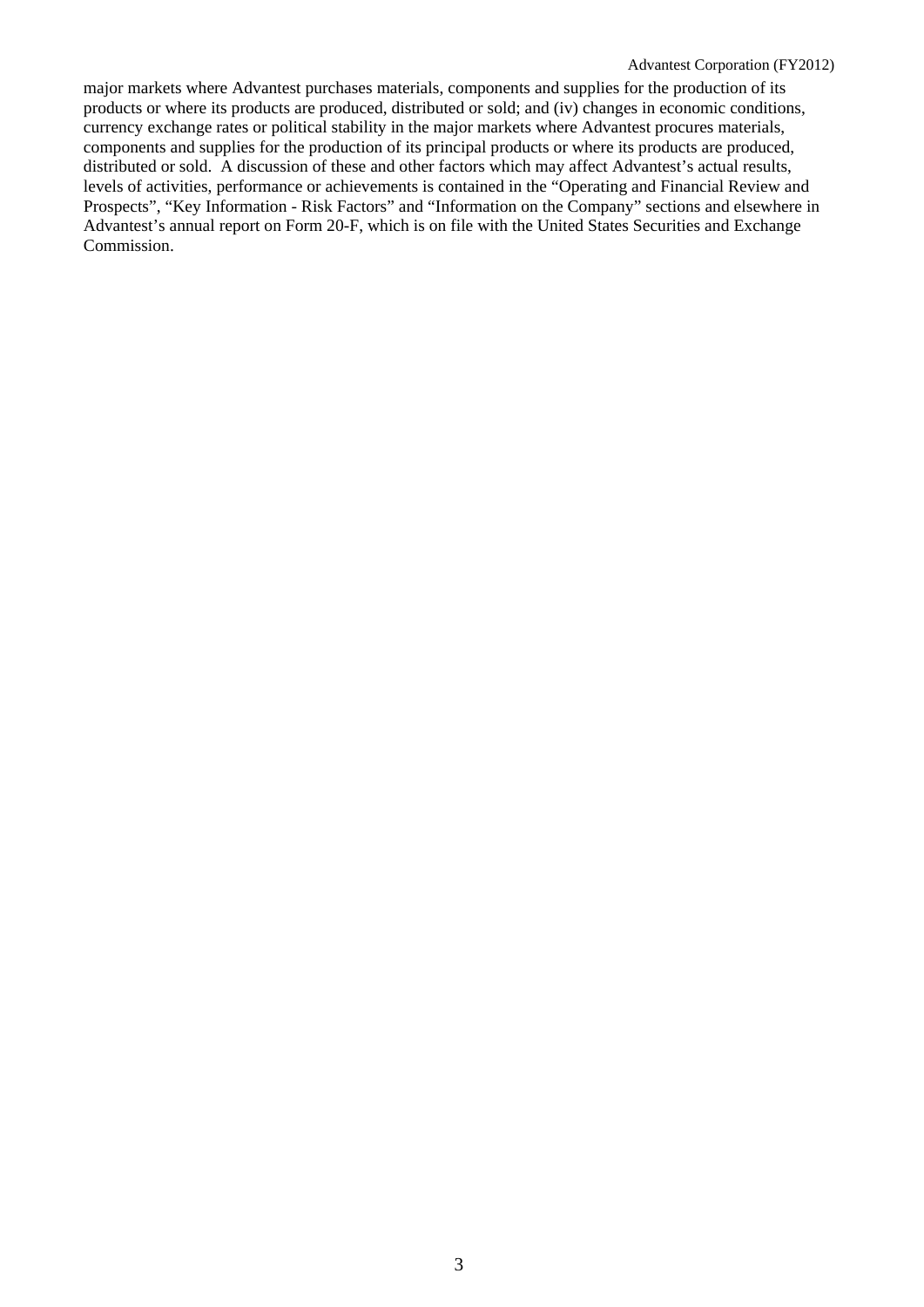# **Contents**

| 1. |                                                                                          | P. 5 |
|----|------------------------------------------------------------------------------------------|------|
|    |                                                                                          | P. 5 |
|    |                                                                                          | P. 7 |
|    | (3) Basic Policy on Distribution of Profits and Distribution for FY2012 and Distribution |      |
|    |                                                                                          | P. 8 |
| 2. |                                                                                          | P. 9 |
|    |                                                                                          | P. 9 |
|    |                                                                                          | P. 9 |
|    | (3) Mid-to-Long-Term Business Strategy and Issues to be Addressed                        | P. 9 |
| 3. | Consolidated Financial Statements and Other Information ·························        | P.10 |
|    |                                                                                          | P.10 |
|    | (2) Consolidated Statements of Operations (Unaudited)                                    | P.12 |
|    | (3) Consolidated Statements of Comprehensive Income (Loss) (Unaudited) ··········        | P.13 |
|    | (4) Consolidated Statements of Stockholders' Equity (Unaudited) ·················        | P.14 |
|    | (5) Consolidated Statements of Cash Flows (Unaudited)                                    | P.15 |
|    | (6) Notes to the Consolidated Financial Statements                                       | P.16 |
|    | (Note 1) Accounting Principles, Procedures and the Presentation of the Consolidated      |      |
|    |                                                                                          | P.16 |
|    |                                                                                          | P.16 |
|    |                                                                                          | P.16 |
|    |                                                                                          | P.17 |
|    |                                                                                          | P.18 |
|    |                                                                                          | P.19 |
|    |                                                                                          | P.19 |
|    | <exhibit></exhibit>                                                                      |      |
|    |                                                                                          |      |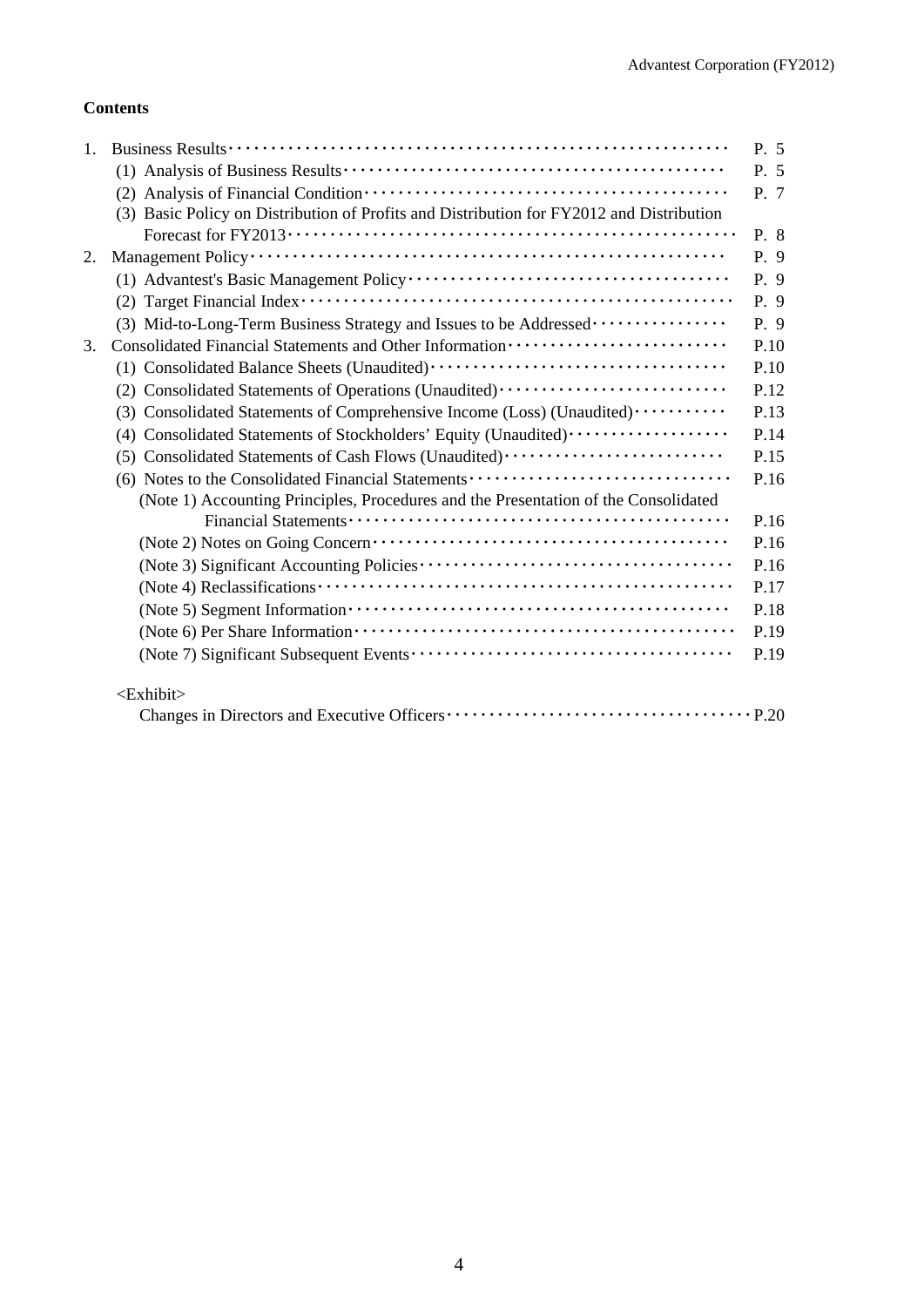# 1. Business Results

# (1) Analysis of Business Results

1) Consolidated Financial Results of FY2012 (April 1, 2012 through March 31, 2013)

|                                                                                             |        |        | (in billion yen)                                                     |
|---------------------------------------------------------------------------------------------|--------|--------|----------------------------------------------------------------------|
|                                                                                             | FY2011 | FY2012 | As compared to<br>the previous<br>fiscal year<br>Increase (decrease) |
| Orders received                                                                             | 126.2  | 125.7  | $(0.4\%)$                                                            |
| Net sales                                                                                   | 141.0  | 132.9  | $(5.8\%)$                                                            |
| Operating income                                                                            | 0.8    | 0.1    | $(90.5\%)$                                                           |
| Income (loss) before income<br>taxes and equity in earnings<br>(loss) of affiliated company | (3.4)  | (1.3)  |                                                                      |
| Net loss                                                                                    | (2.2)  | (3.8)  |                                                                      |

 (Results of operations of Verigy, which was acquired by Advantest in July 2011, were included in the financial results from the second quarter of the fiscal year 2011.)

The global economy did see signs of recovery in FY2012, but effects from the Euro-zone debt crisis brought about further sense of stagnation. In the US, improvement in the housing market and in the labor market led to steady economic recovery. In Europe, however, economic stagnation continued amid the deepening sovereign debt crisis. In emerging markets, growth slowed in step with the weakness in developed markets.

In the semiconductor and related markets, in the early part of the fiscal year capital expenditure continued strongly to increase production capacity for semiconductors used in mobile devices such as smartphones and tablet computers. The markets thus performed well. From 2012 summer onward, however, PC demand dropped markedly. This caused the semiconductor market to slow, and semiconductor manufacturers began restricting investments in manufacturing equipment. In addition, from the end of 2012, production level of some mobile devices were adjusted. Consequently, overall, as of the end of the fiscal year, the business environment worsened.

In this environment, Advantest actively marketed semiconductor testing equipment for mobile communications-related semiconductor applications - the largest segment for testing equipment and as a result, the company successfully gained market share. However, the semiconductor market slowdown and resultant capital expenditure restrictions made by semiconductor manufacturers led to decrease in net sales. The product mix in sales also worsened more than expected, leading to profitability that was below expectations.

As a result of the above, orders received was (Y) 125.7 billion (a 0.4% decrease in comparison to the previous fiscal year) and net sales were (Y) 132.9 billion (a 5.8% decrease in comparison to the previous fiscal year). Operating income was (Y) 0.1 billion (a 90.5% decrease in comparison to the previous fiscal year), loss before income taxes and equity in earnings of affiliated company was (Y) 1.3 billion, and net loss was (Y) 3.8 billion. The percentage of net sales to overseas customers was 89.4%, compared to 88.6% in the previous fiscal year.

Conditions of business segments are described below.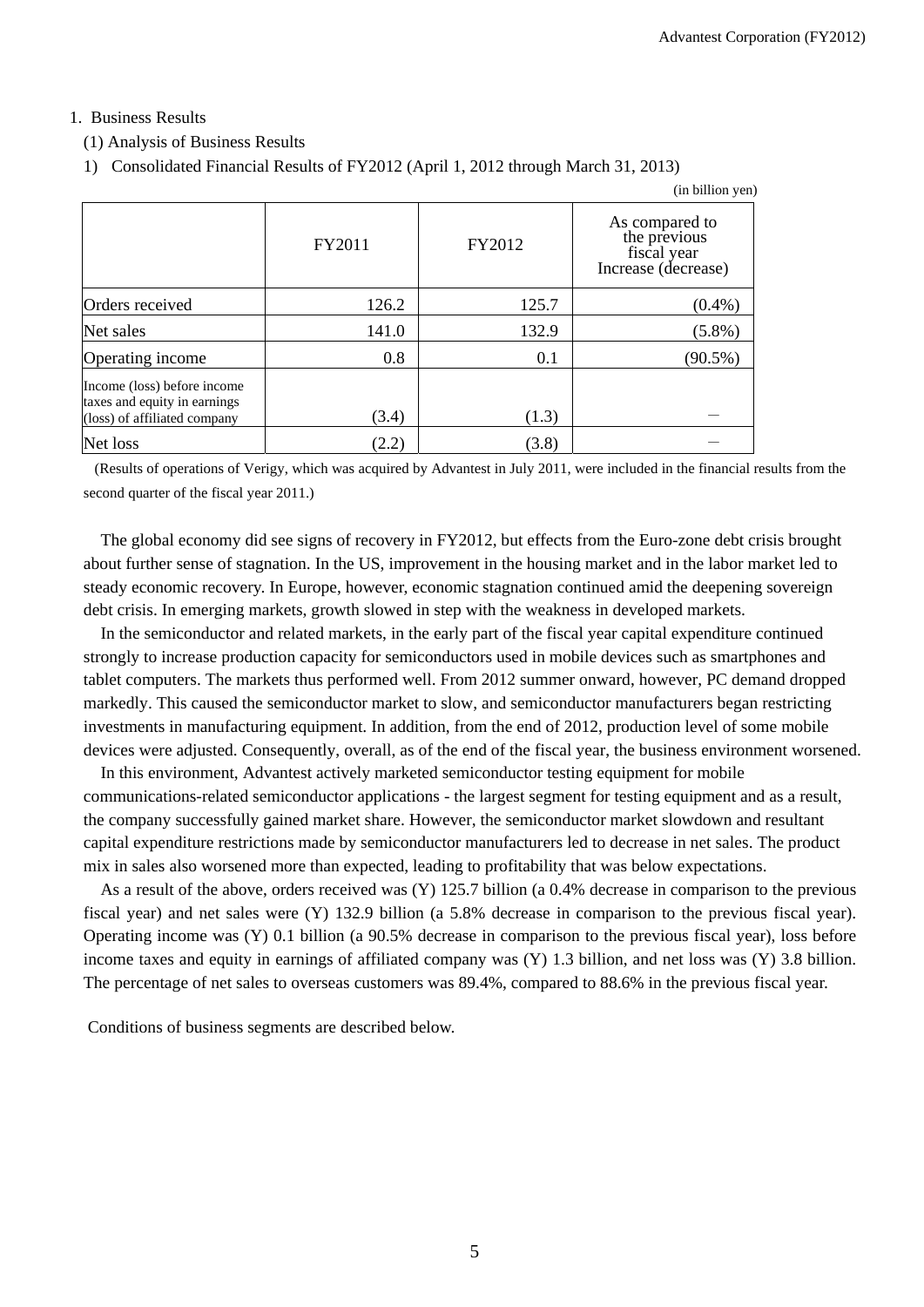|                  |        |        | (in billion yen)                                                     |
|------------------|--------|--------|----------------------------------------------------------------------|
|                  | FY2011 | FY2012 | As compared to<br>the previous<br>fiscal year<br>Increase (decrease) |
| Orders received  | 97.0   | 92.8   | (4.4%)                                                               |
| Net sales        | 105.6  | 101.1  | $(4.3\%)$                                                            |
| Operating income | 9.8    | 11.0   | 11.3%                                                                |

<Semiconductor and Component Test System Segment>

In the Semiconductor and Component Test System segment, the sales of non-memory test systems performed strongly, driven by increasing testing demand for semiconductors used in mobile device applications. Demand for LCD driver IC testing systems grew due to higher resolution LCD screens being used in mobile devices. Also, test system demand increased for applications processors, baseband processors and other core mobile device ICs. Meanwhile, as PC demand fell, demand for memory test systems and MPU test systems dropped.

As a result of the above, orders received was (Y) 92.8 billion (a 4.4% decrease in comparison to the previous fiscal year), net sales were (Y) 101.1 billion (a 4.3% decrease in comparison to the previous fiscal year), and operating income was (Y) 11.0 billion (a 11.3% increase in comparison to the previous fiscal year).

 $\langle$  Mechatronics System segment $\rangle$ 

|                 |        |        | (in billion yen)                                                     |
|-----------------|--------|--------|----------------------------------------------------------------------|
|                 | FY2011 | FY2012 | As compared to<br>the previous<br>fiscal year<br>Increase (decrease) |
| Orders received | 16.6   | 13.0   | (21.7%)                                                              |
| Net sales       | 20.6   | 13.7   | $(33.8\%)$                                                           |
| Operating loss  | (1.3)  | (4.6)  |                                                                      |

In the Mechatronics System segment, together with the drop in memory test system demand, device interface and test handler product demand, which is highly correlated to memory test systems, also fell.

As a result of the above, orders received was (Y) 13.0 billion (a 21.7% decrease in comparison to the previous fiscal year), net sales were (Y) 13.7 billion (a 33.8% decrease in comparison to the previous fiscal year), and operating loss was (Y) 4.6 billion.

<Services, Support and Others Segment>

|                  |        |          | (in billion yen)                                                     |
|------------------|--------|----------|----------------------------------------------------------------------|
|                  | FY2011 | FY2012   | As compared to<br>the previous<br>fiscal year<br>Increase (decrease) |
| Orders received  | 17.8   | 20.7     | 16.2%                                                                |
| Net sales        | 18.8   | 20.1     | 6.8%                                                                 |
| Operating income | 1.6    | $_{0.8}$ | $(52.0\%)$                                                           |

In the Services, Support and Others segment, as the number of installed Advantest test systems continued to increase, demand for support services also showed stable growth. Operating margin fell, however, as a result of the increase in R&D investments in certain new business fields that are included in this segment.

As a result of the above, orders received was (Y) 20.7 billion (a 16.2% increase in comparison to the previous fiscal year), net sales were (Y) 20.1 billion (a 6.8% increase in comparison to the previous fiscal year), and operating income was (Y) 0.8 billion (a 52.0% decrease in comparison to the previous fiscal year).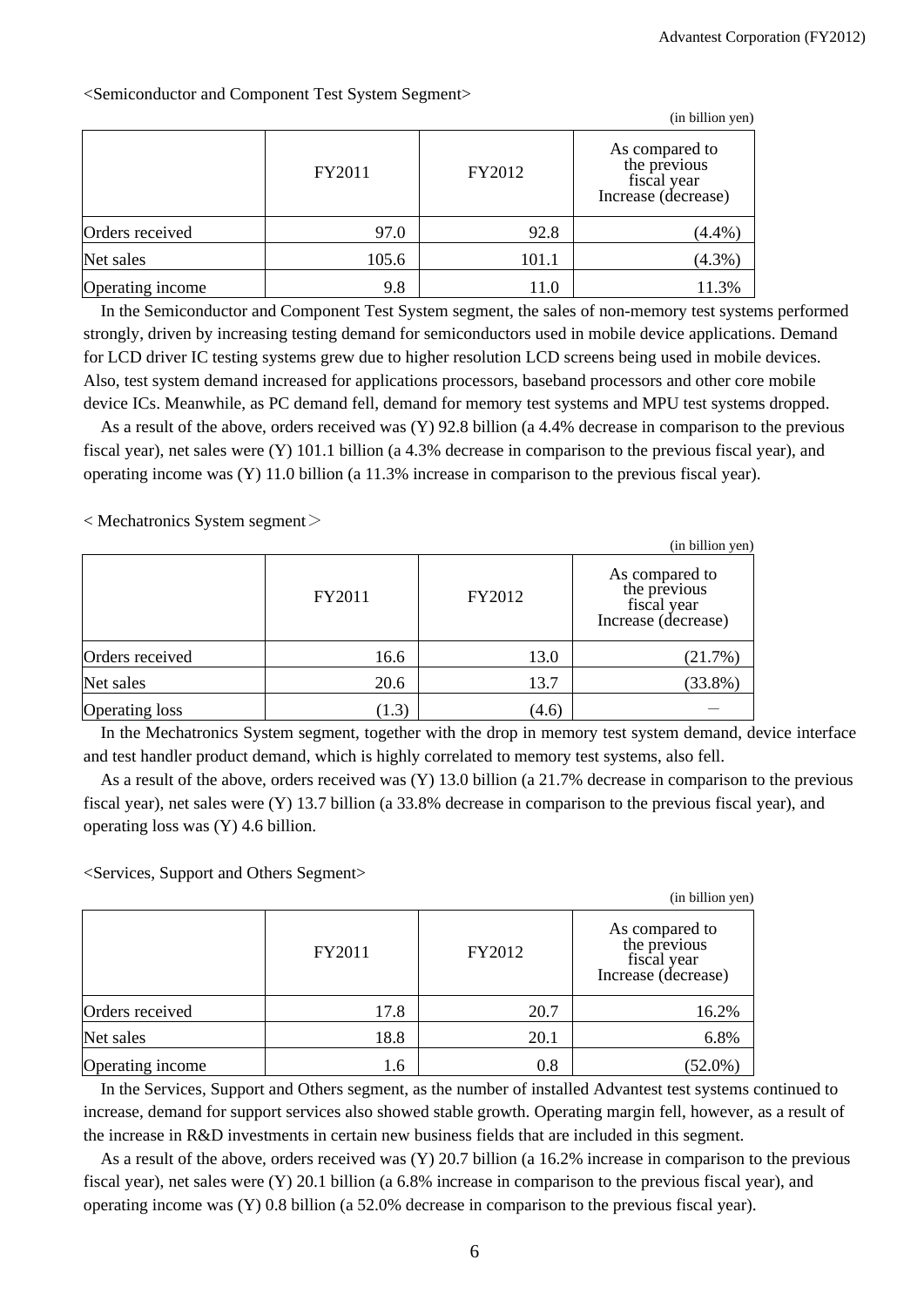#### 2) Prospects for the Upcoming Fiscal Year

Advantest expects its business environment to remain severe in the beginning of FY2013 due to continued weakness in the PC market. However, from mid calendar year 2013, the company foresees a rekindling of production expansion for semiconductors used in mobile devices, resulting in increased appetite for capital investment by semiconductor manufacturers.

Amid strong demand from consumers and fierce competition for new features among mobile device makers, the market is demanding ever smaller, more power-efficient, higher functionality and lower cost semiconductors for mobile devices. As such, semiconductor manufacturers are increasingly demanding highly functional and highly productive test solutions.

In this environment, Advantest will strive to foster demand and grow sales using its strength as the only company globally that offers semiconductor test systems together with test system peripherals and support services to improve customer productivity. Also, to improve profitability, Advantest will quicken the pace of work process consolidation with Verigy, which Advantest acquired in 2011 and fully integrated in April 2012. Furthermore, as Advantest improves efficiency and its financial position, Advantest will actively invest in new business fields and priority areas, aiming for sustainable growth going forward.

For FY2013, Advantest forecasts net sales of (Y) 160 billion, operating income of (Y) 13 billion, income before income taxes and equity in earnings of affiliated company of (Y) 13 billion and net income of (Y) 9.8 billion. These forecasts are based on foreign exchange rates of 90 Yen to the US dollar and 120 Yen to the Euro.

#### (2) Analysis of Financial Condition

Total assets at the end of FY2012 amounted to (Y) 225.5 billion, an increase of (Y) 6.3 billion compared to the previous fiscal year, primarily due to an increase of (Y) 7.2 billion, (Y) 5.2 billion, (Y) 2.8 billion and (Y) 2.0 billion in property, plant and equipment, goodwill, trade receivables and inventory and a decrease of (Y) 12.6 billion in cash and cash equivalents, respectively. The amount of total liabilities was (Y) 84.3 billion, a decrease of  $(Y)$  3.4 billion compared to the previous fiscal year, primarily due to a decrease of  $(Y)$  25.0 billion and  $(Y)$  5.3 billion in short term debt and trade accounts payable, respectively, and an increase of (Y) 25.0 billion in corporate bonds. Stockholders' equity was (Y) 141.2 billion. Equity to assets ratio was 62.6%, an increase of 2.6 percentage points from the previous fiscal year.

#### (Cash Flow Condition)

Cash and cash equivalents at the end of FY2012 were (Y) 45.7 billion, a decrease of (Y) 12.6 billion from the previous fiscal year.

Significant cash flows during this fiscal year and their causes are described below.

Net cash used in operating activities was (Y) 2.2 billion (net cash inflow (Y) 12.3 billion in FY2011). This net cash outflow was primarily attributable to net loss of (Y) 3.8 billion.

Net cash used in investing activities was (Y) 11.5 billion (net cash outflow (Y) 37.7 billion in FY2011). This net cash outflow was primarily attributable to payments for acquisition of tangible fixed assets in the amount of (Y) 11.4 billion.

Net cash used in financing activities was (Y) 2.9 billion (net cash inflow (Y) 9.9 billion in FY2011). This net cash outflow was primarily attributable to payment of short term debt in the amount of (Y) 25.0 billion, proceeds from issuance of corporate bonds in the amount of (Y) 25.0 billion and dividends paid of (Y) 3.5 billion.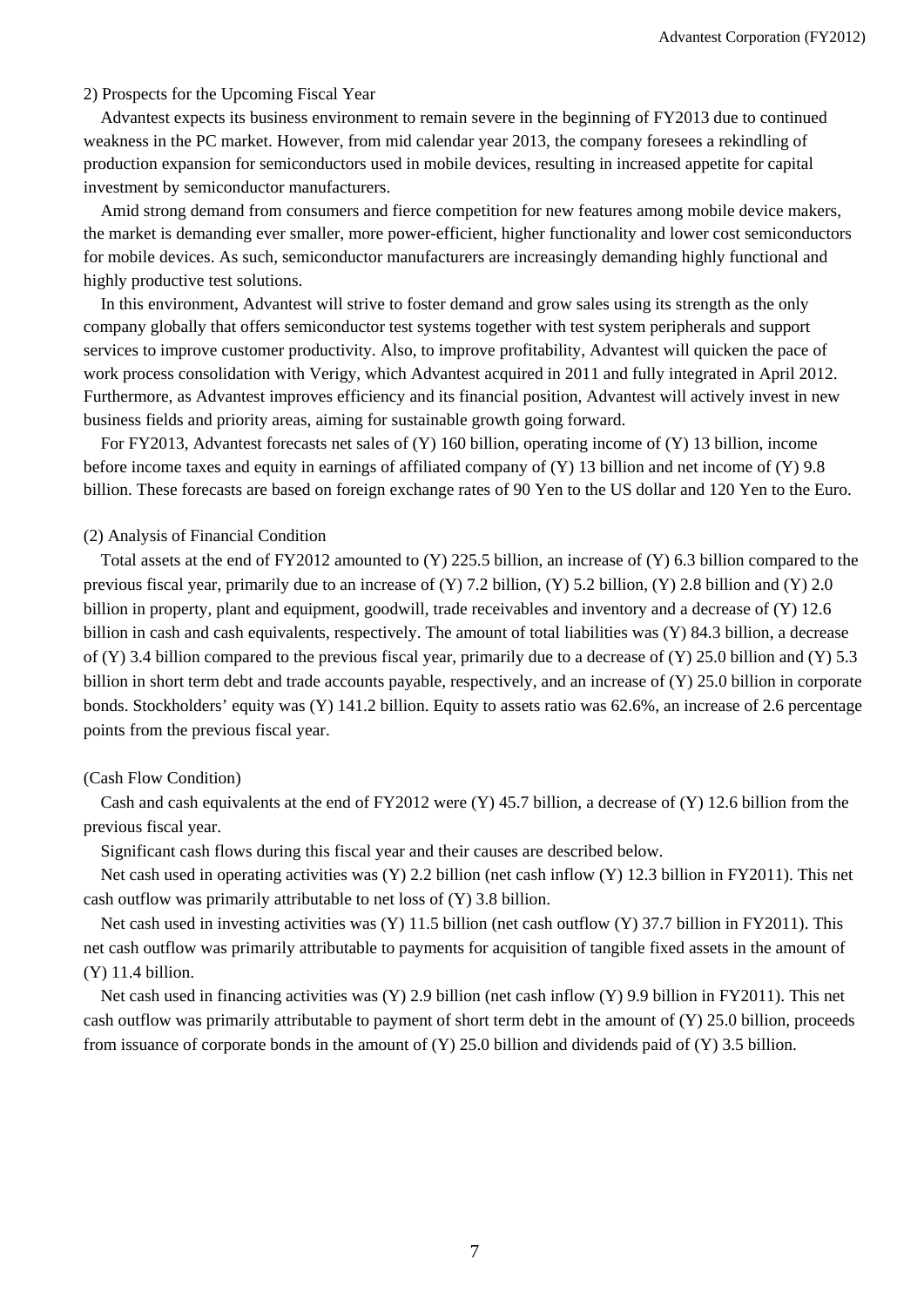|                         | <b>FY2008</b> | FY2009 | FY2010 | FY2011 | FY2012 |
|-------------------------|---------------|--------|--------|--------|--------|
| Stockholders' equity    | 81.0          | 79.6   | 76.6   | 60.0   | 62.6   |
| ratio $(\%)$            |               |        |        |        |        |
| Stockholders' equity    | 129.2         | 221.5  | 144.0  | 103.1  | 103.7  |
| ratio based on market   |               |        |        |        |        |
| prices $(\% )$          |               |        |        |        |        |
| Debt to annual cash     | 0.2           |        | ۰      | 203.2  |        |
| flow ratio $(\%)$       |               |        |        |        |        |
| Interest coverage ratio | 195.9         |        | ٠      | 80.6   |        |
| (times)                 |               |        |        |        |        |

The following table illustrates the historical movements of certain cash flow indexes:

Stockholders' equity ratio: stockholders' equity / total assets

Stockholders' equity ratio based on market prices: market capitalization / total assets

Debt to annual cash flow ratio: interest-bearing liabilities / operating cash flows

Interest coverage ratio: operating cash flows / interest payments

(Notes) 1. These indexes are calculated using U.S. GAAP figures.

2. Market capitalization is calculated based on quoted market price as of fiscal year end, and issued and outstanding shares excluding treasury stock.

3. Operating cash flows are the cash flows provided by operating activities on the consolidated statements of cash flows.

4. Interest-bearing liabilities include all liabilities on the consolidated balance sheets that incur interest.

5. Debt to annual cash flow ratio and interest coverage ratio of FY2012 are not described due to net cash used in operating activities.

(3) Basic Policy on Distribution of Profits and Distribution for FY2012 and Distribution Forecast for FY2013

Based on the premise that long-term and continued growth in corporate value is fundamental to the creation of shareholder value, Advantest deems the consistent distribution of profits to be the most important management priority. Accordingly, Advantest engages in active distribution of profits based on consolidated business performance.

With respect to the distribution of retained earnings, Advantest makes payout decisions after taking into consideration consolidated business performance, financial conditions, as well as the need for strategic investment for mid-to-long-term business development. While aiming to make consistent distributions, because of the fluctuation of the market in which it operates, Advantest makes dividend payouts following a target payout ratio of 20% or more.

Retained earnings are devoted to research and development, streamlining efforts, overseas expansion, investments in new businesses and resources for M&A activities, with an aim to strengthen Advantest's business position and enhance its corporate value.

In order to maintain capital strategies responsive to changes in the operating environment, Advantest plans to repurchase its own shares from time to time through taking into account factors such as trends in stock price, capital efficiency and cash flow.

In this fiscal year, Advantest decided to distribute a year-end dividend of (Y) 10 consistent with the FY2012 forecast based on the above-mentioned basic policy on distribution of profits, with a payment date of June 4, 2013. Since Advantest paid an interim dividend of (Y) 10 on December 3, 2012, the total dividend per share for the fiscal year will be (Y) 20.

Advantest plans to distribute an interim dividend of (Y) 10 per share, a year-end dividend of (Y) 10 per share and annual total dividend of (Y) 20 per share since the uptrend of achievements is expected.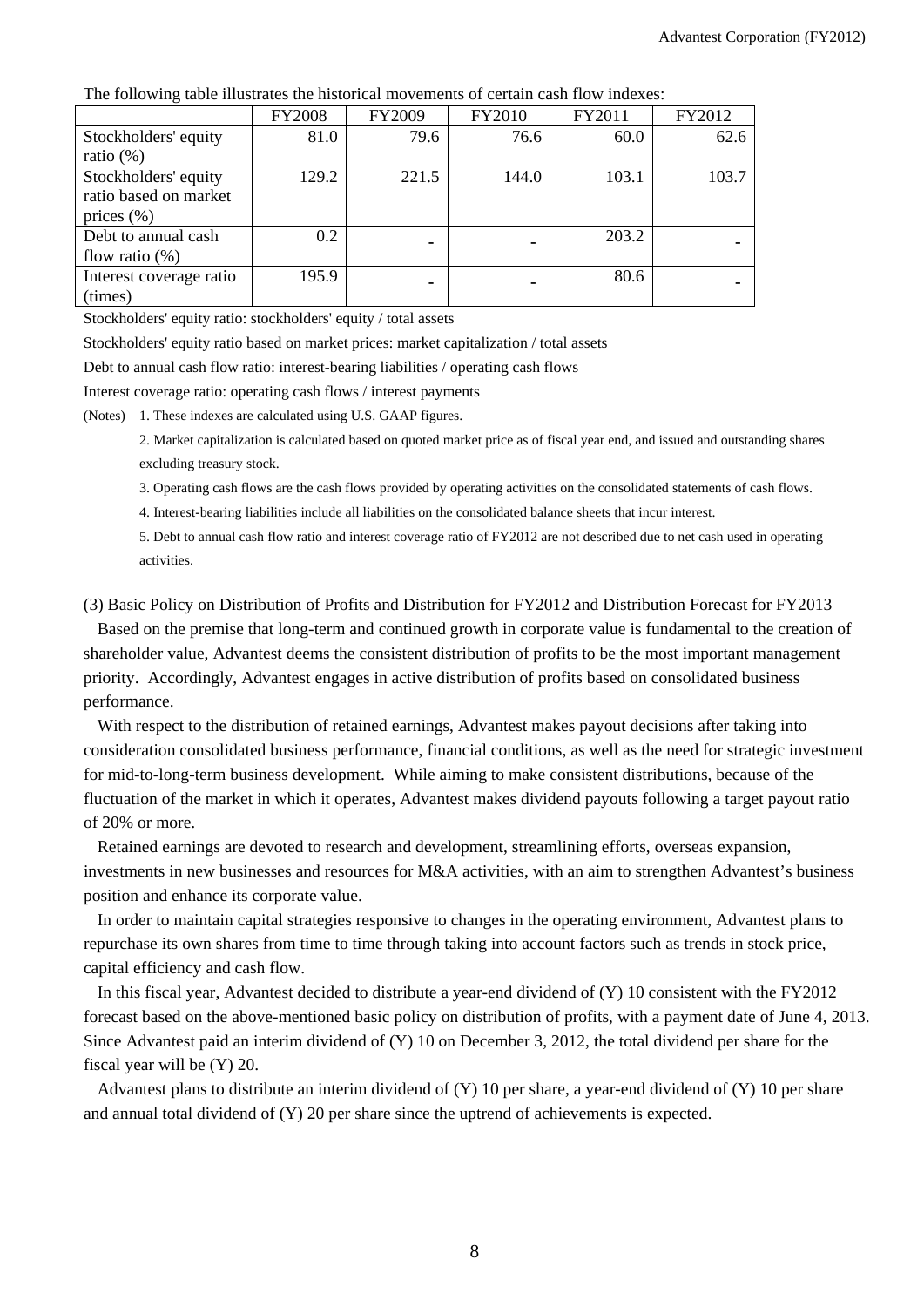### 2. Management Policy

#### (1) Advantest's Basic Management Policy

Advantest has established a corporate vision of "Technology Support on the Leading Edge", and its corporate mission of "Quest for the Essence". Guided by these principles, Advantest respects each of its stakeholders, strives to maintain harmony with society, and aims for the sustained development of the Company and the improvement of corporate value while contributing to the goal of a sustainable society.

## (2) Target Financial Index

Advantest applies the "AVA" (Advantest Value Added), a financial index incorporating the concept of  $EVA^{\circledast}$ (Economic Value Added) \*, as a significant management indicator, along with profit margin, ROE and cash flows. Specifically, Advantest will set the minimum return-on-investment ratio ("hurdle rate") for evaluating AVA at 8% and a mid-term target at 12% or more with an aim to further enhance corporate value and shareholder value.

\*"EVA<sup>®</sup>" is a registered trademark of Stern Stewart & Co.

#### (3) Mid-to-Long-Term Business Strategy and Issues to be Addressed

While pursuing the most advanced technology, quality and production efficiency in the industry, Advantest will strive to further build a management system and financial position that can withstand market changes. Through these efforts and based upon the company's core competence of measurement and testing, Advantest will strive to increase corporate value. Specifically, Advantest will attempt to further gain market share by introducing superior products in a timely fashion. The company will also endeavor to strengthen its customer support system, bolster its R&D system, further improve productivity, and pioneer and grow new business areas for future sustainable growth.

As a springboard for the innovation that will be crucial to achieving these goals, Advantest has placed completing "Advantest Culture Transformation," the initiative to integrate the corporate cultures of Advantest and Verigy, which Advantest fully integrated in April 2012, as a top priority for management. To implement this initiative, Advantest launched the ACT2014 program in FY2012, which uses the first letters of Advantest Culture Transformation (i.e. A, C, T) to symbolize the transformation. The ACT2014 program sets mid-term targets of Revenue of (Y) 250 billion, Operating Margin of 20% or Higher, and Combined Market Share in Semiconductor Test Systems and Test Handlers of Over 50%. In FY2013, the 2<sup>nd</sup> year of the program, all employees are working actively and in unison to reach the ACT2014 targets by FY2014.

In the semiconductor test system business and related businesses, Advantest will strive to develop innovative leading-edge products that combine the technological strengths of Advantest and Verigy. The company will also endeavor to offer services with further added value and introduce new testing business models that take advantage of cloud computing. Furthermore, Advantest will attempt to adopt manufacturing processes with increased flexibility, strengthen global marketing activities, and further implement a global operating structure. Through these efforts, Advantest will endeavor to precisely meet the needs of semiconductor manufacturers and expand the customer base and market share. By doing so, the company hopes to strengthen the foundation of profitability in the volatile semiconductor test system business and related businesses.

Also, for sustainable growth going forward, in addition to the semiconductor test system business, Advantest plans to actively pursue new business fields. The company will work to bring breakthrough products to market based on its leading-edge measurement technology built over many years, and strive to grow new businesses as quickly as possible. Examples of our leading measurement technology include the areas of scanning electron microscopes, electron-beam lithography equipment, RF measurement equipment, MEMS relays, analysis systems using terahertz technology, and photoacoustic imaging systems for healthcare applications. Under the company's new business venture cultivation framework, dubbed "ADVenture," Advantest will further invigorate efforts in establishing new business areas.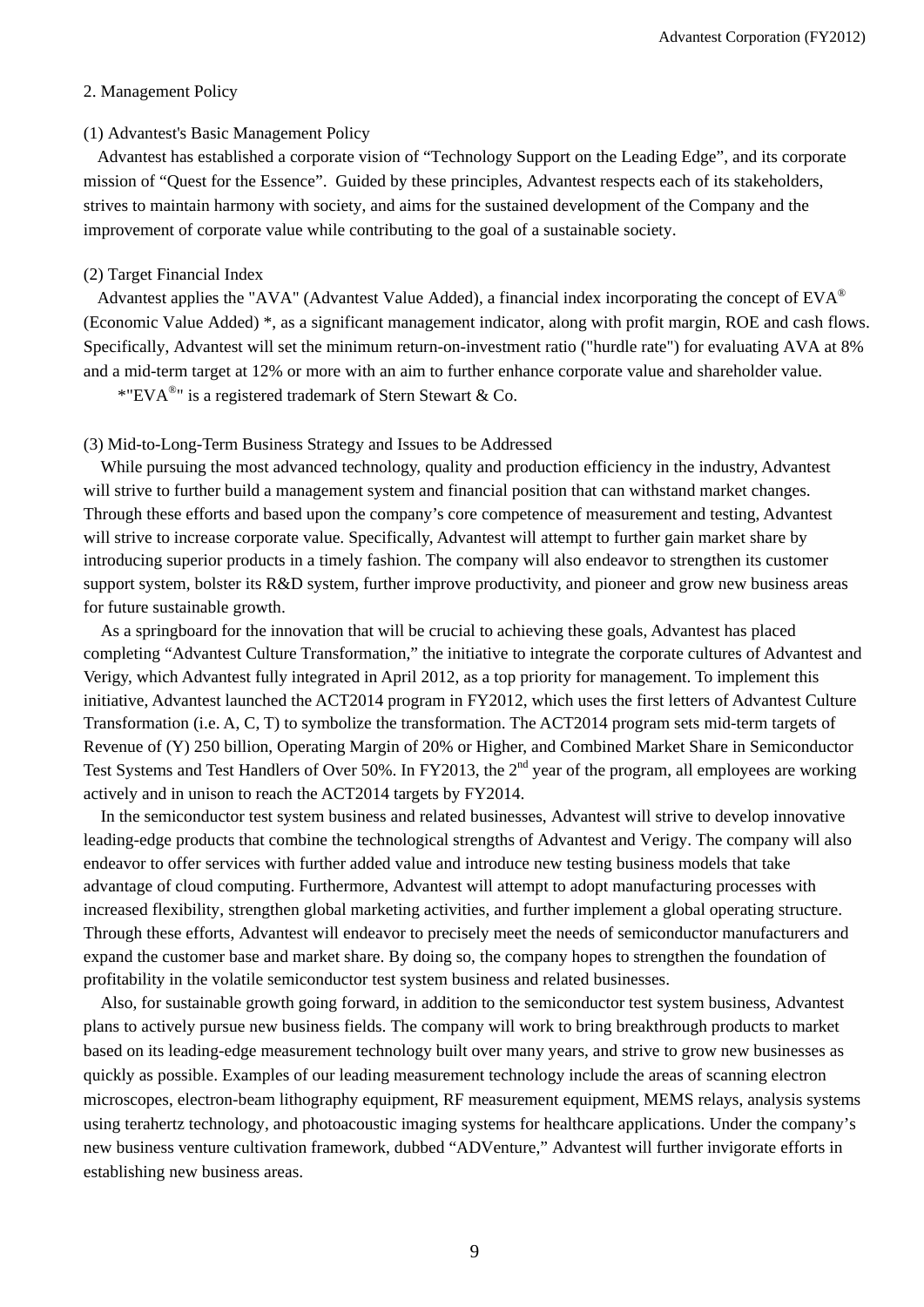# 3. Consolidated Financial Statements and Other Information

# (1)Consolidated Balance Sheets (Unaudited)

|                                    | <b>Yen (Millions)</b> |                       |                       |  |
|------------------------------------|-----------------------|-----------------------|-----------------------|--|
| <b>Assets</b>                      |                       | <b>March 31, 2012</b> | <b>March 31, 2013</b> |  |
| Current assets:                    |                       |                       |                       |  |
| Cash and cash equivalents          | ¥                     | 58,218                | 45,668                |  |
| Trade receivables, net             |                       | 24,119                | 26,953                |  |
| Inventories                        |                       | 29,836                | 31,849                |  |
| Other current assets               |                       | 6,522                 | 8,319                 |  |
| Total current assets               |                       | 118,695               | 112,789               |  |
| Investment securities              |                       | 5,929                 | 5,923                 |  |
| Property, plant and equipment, net |                       | 34,206                | 41,368                |  |
| Intangible assets, net             |                       | 15,794                | 15,833                |  |
| Goodwill                           |                       | 36,496                | 41,670                |  |
| Other assets                       |                       | 8,106                 | 7,932                 |  |
| Total assets                       | ¥                     | 219,226               | 225,515               |  |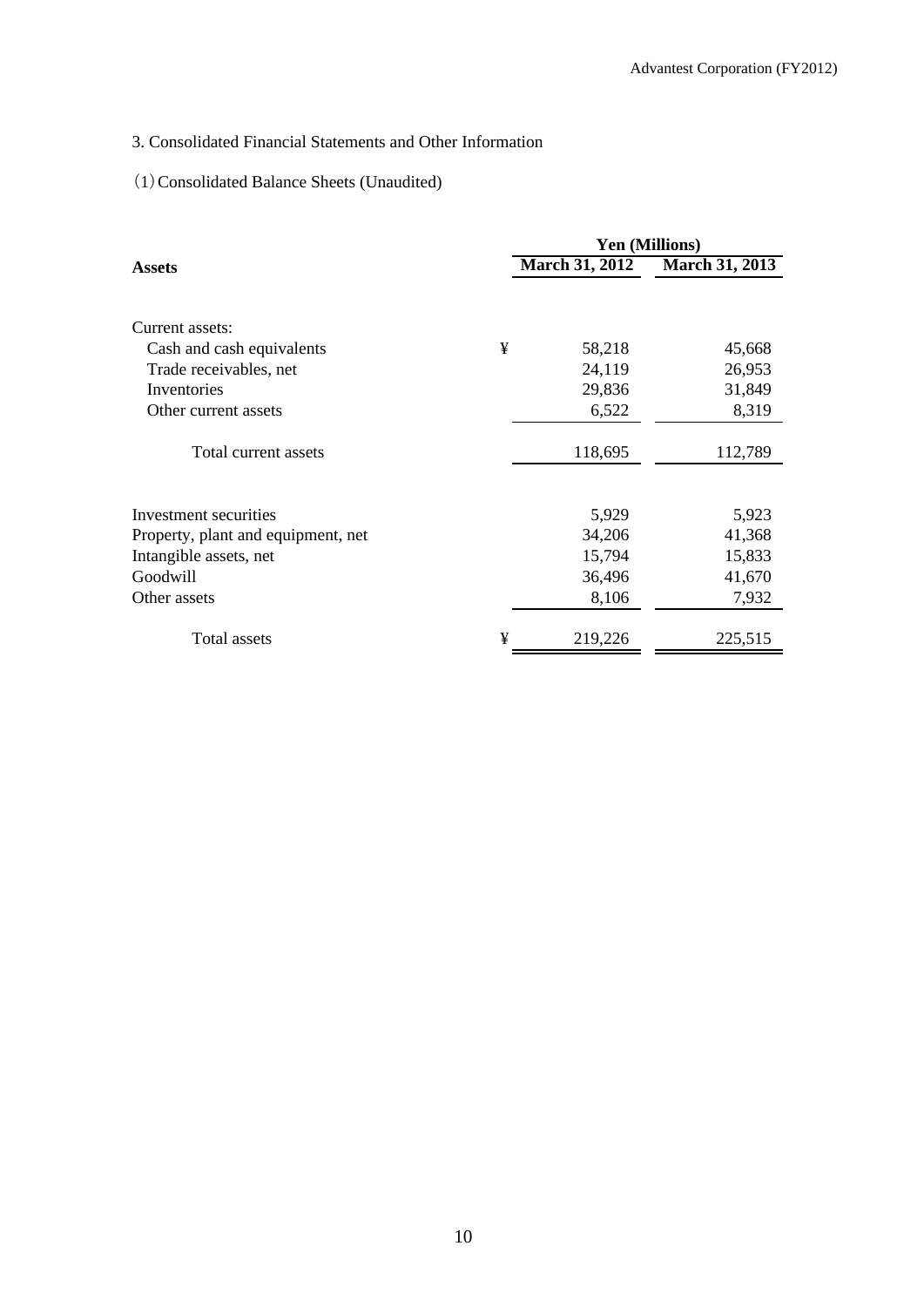|                                               |   |                       | <b>Yen (Millions)</b> |
|-----------------------------------------------|---|-----------------------|-----------------------|
| <b>Liabilities and Stockholders' Equity</b>   |   | <b>March 31, 2012</b> | <b>March 31, 2013</b> |
|                                               |   |                       |                       |
| <b>Current liabilities:</b>                   |   |                       |                       |
| Trade accounts payable                        | ¥ | 15,659                | 10,380                |
| Short term debt                               |   | 25,000                |                       |
| Accrued expenses                              |   | 12,068                | 7,910                 |
| Income taxes payable                          |   | 600                   | 1,436                 |
| Accrued warranty expenses                     |   | 2,129                 | 1,889                 |
| <b>Customer prepayments</b>                   |   | 2,228                 | 3,198                 |
| Other current liabilities                     |   | 2,688                 | 3,087                 |
| Total current liabilities                     |   | 60,372                | 27,900                |
| Corporate bonds                               |   |                       | 25,000                |
| Accrued pension and severance costs           |   | 23,444                | 26,785                |
| Other liabilities                             |   | 3,858                 | 4,589                 |
| <b>Total liabilities</b>                      |   | 87,674                | 84,274                |
| Commitments and contingent liabilities        |   |                       |                       |
| Stockholders' equity:                         |   |                       |                       |
| Common stock                                  |   | 32,363                | 32,363                |
| Capital surplus                               |   | 42,280                | 42,801                |
| Retained earnings                             |   | 179,081               | 170,626               |
| Accumulated other comprehensive income (loss) |   | (22, 574)             | (6,929)               |
| Treasury stock                                |   | (99, 598)             | (97, 620)             |
| Total stockholders' equity                    |   | 131,552               | 141,241               |
| Total liabilities and stockholders' equity    | ¥ | 219,226               | 225,515               |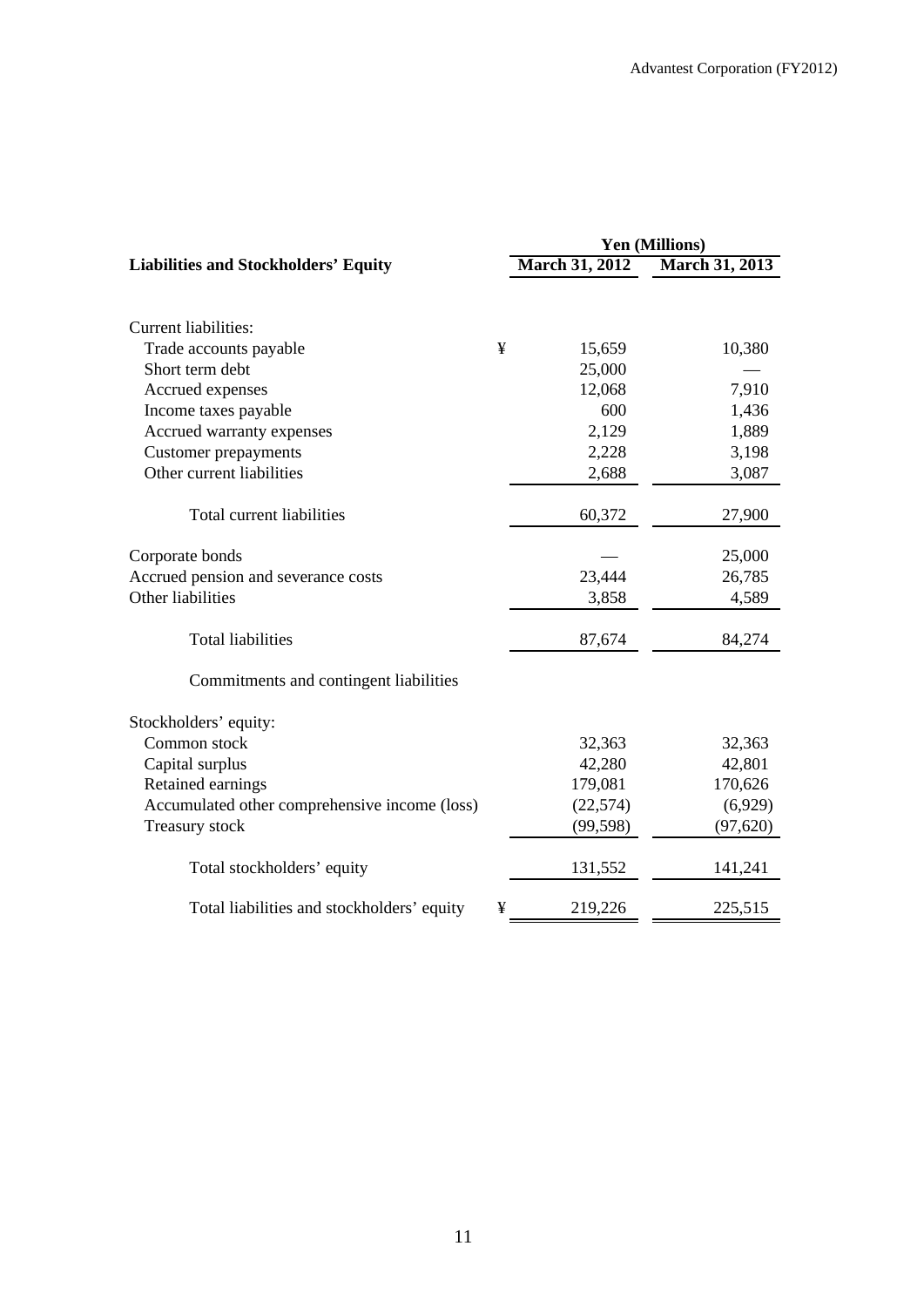# (2)Consolidated Statements of Operations (Unaudited)

|                                                 | Yen (Millions)                             |                                            |  |
|-------------------------------------------------|--------------------------------------------|--------------------------------------------|--|
|                                                 | <b>Year ended</b><br><b>March 31, 2012</b> | <b>Year ended</b><br><b>March 31, 2013</b> |  |
| ¥<br>Net sales                                  | 141,048                                    | 132,903                                    |  |
| Cost of sales                                   | 72,300                                     | 63,983                                     |  |
| Gross profit                                    | 68,748                                     | 68,920                                     |  |
| Research and development expenses               | 30,303                                     | 33,062                                     |  |
| Selling, general and administrative expenses    | 37,608                                     | 35,778                                     |  |
| Operating income                                | 837                                        | 80                                         |  |
| Other income (expense):                         |                                            |                                            |  |
| Interest and dividend income                    | 323                                        | 213                                        |  |
| Interest expense                                | (153)                                      | (132)                                      |  |
| Other, net                                      | (4, 449)                                   | (1, 454)                                   |  |
| Total other income (expense)                    | (4,279)                                    | (1,373)                                    |  |
| Income (loss) before income taxes and equity    |                                            |                                            |  |
| in earnings (loss) of affiliated company        | (3, 442)                                   | (1,293)                                    |  |
| Income taxes (benefit)                          | (1,240)                                    | 2,493                                      |  |
| Equity in earnings (loss) of affiliated company | 7                                          | (35)                                       |  |
| Net income (loss)<br>¥                          | (2,195)                                    | (3,821)                                    |  |

|                                                  |   | Yen                                        |                                            |  |
|--------------------------------------------------|---|--------------------------------------------|--------------------------------------------|--|
|                                                  |   | <b>Year ended</b><br><b>March 31, 2012</b> | <b>Year ended</b><br><b>March 31, 2013</b> |  |
| Net income (loss) per share:<br>Basic<br>Diluted | ¥ | (12.67)<br>(12.67)                         | (22.03)<br>(22.03)                         |  |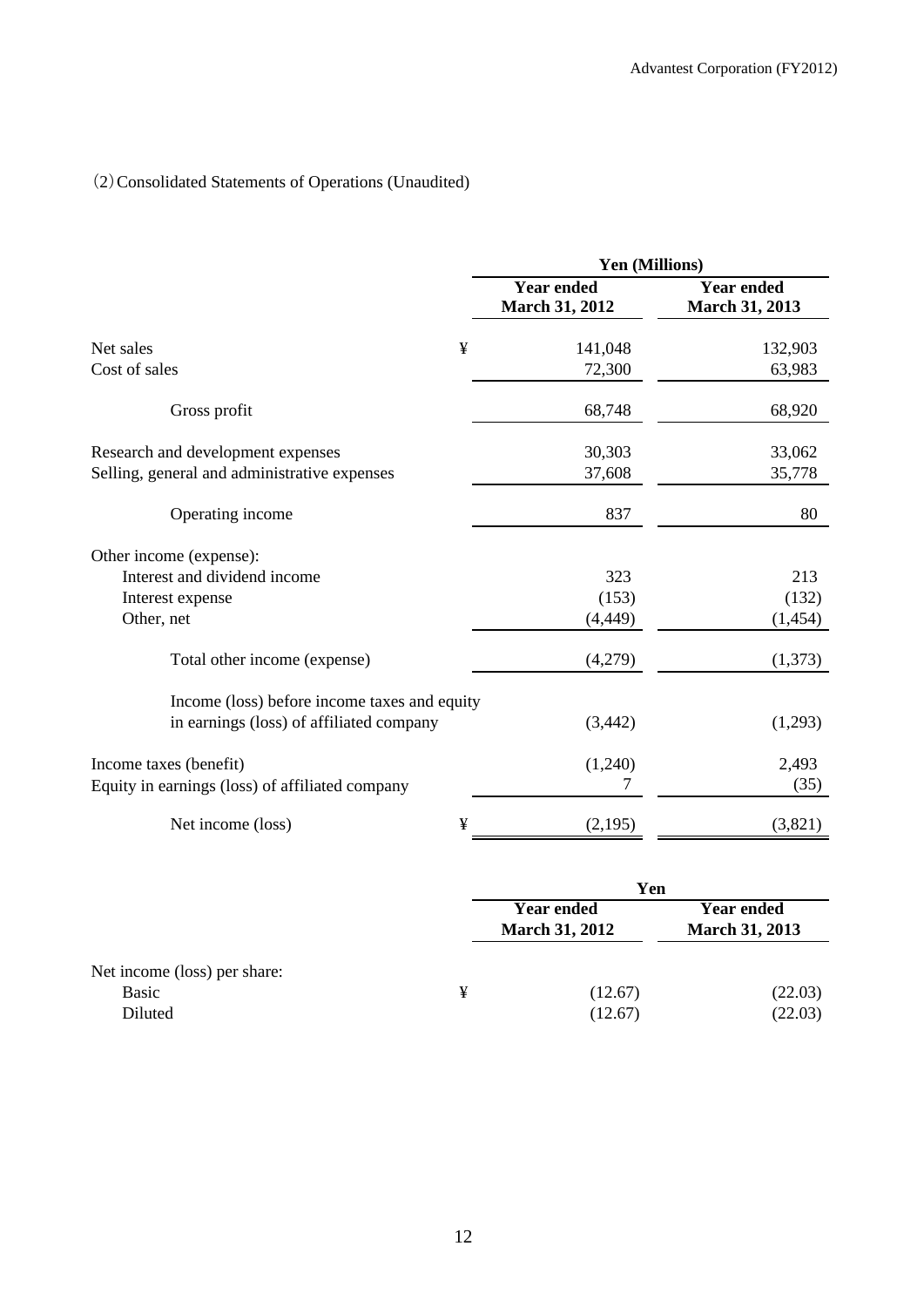# (3)Consolidated Statements of Comprehensive Income (Loss) (Unaudited)

|                                                                                                  |   | <b>Yen (Millions)</b>                      |                                     |  |
|--------------------------------------------------------------------------------------------------|---|--------------------------------------------|-------------------------------------|--|
|                                                                                                  |   | <b>Year ended</b><br><b>March 31, 2012</b> | <b>Year ended</b><br>March 31, 2013 |  |
| Comprehensive income (loss)                                                                      |   |                                            |                                     |  |
| Net income (loss)                                                                                | ¥ | (2,195)                                    | (3,821)                             |  |
| Other comprehensive income (loss), net of tax                                                    |   |                                            |                                     |  |
| Foreign currency translation adjustments                                                         |   | 1,422                                      | 17,250                              |  |
| Net unrealized gains (losses) on investment securities:<br>Net unrealized gains (losses) arising |   |                                            |                                     |  |
| during the year                                                                                  |   | (216)                                      | 165                                 |  |
| Less reclassification adjustments for net                                                        |   |                                            |                                     |  |
| gains (losses) realized in earnings                                                              |   | 818                                        | 9                                   |  |
| Net unrealized gains (losses)                                                                    |   | 602                                        | 174                                 |  |
| Pension related adjustments                                                                      |   | (6,328)                                    | (1,779)                             |  |
| Total other comprehensive income (loss)                                                          |   | (4,304)                                    | 15,645                              |  |
| Total comprehensive income (loss)                                                                | ¥ | (6, 499)                                   | 11,824                              |  |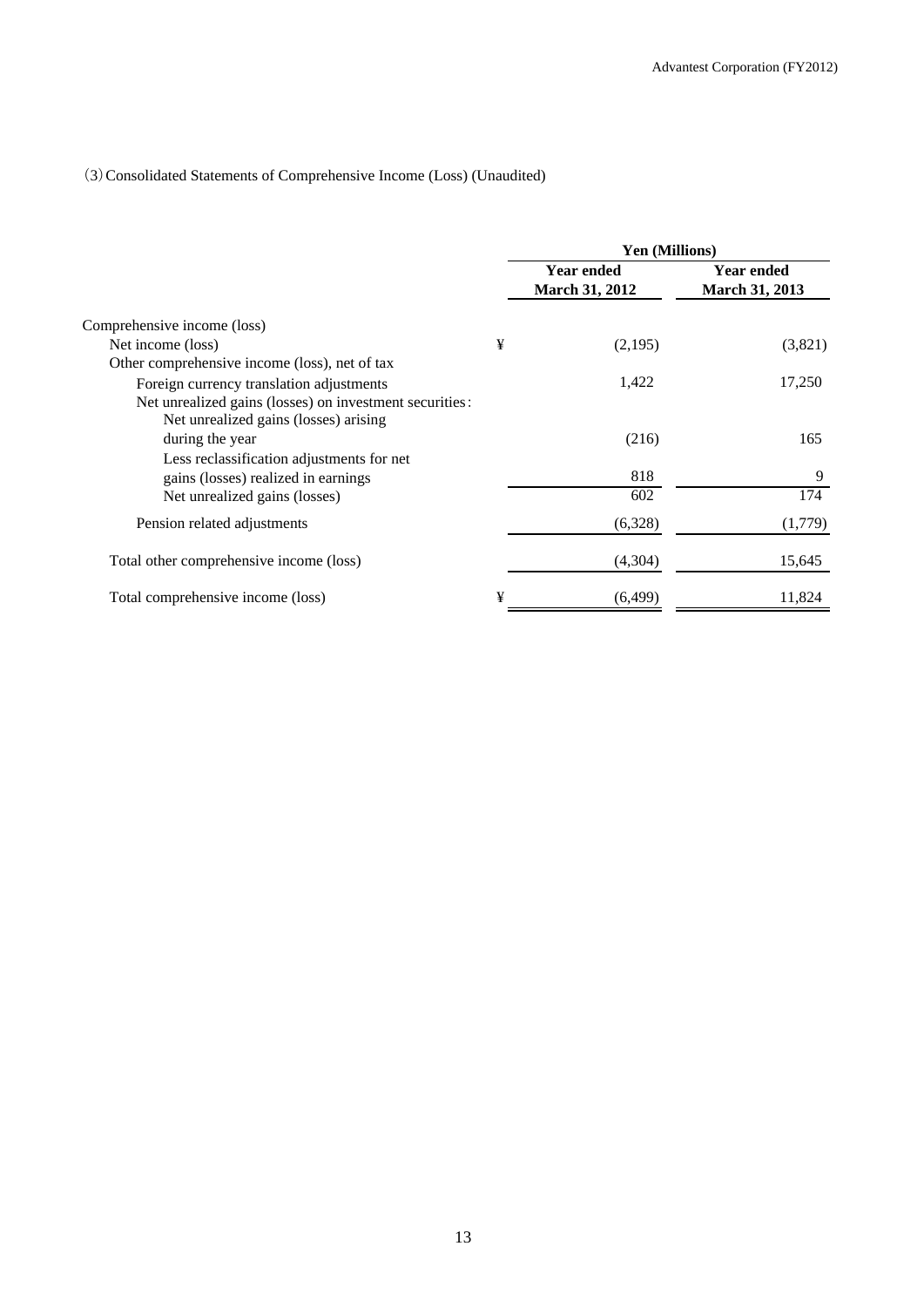# (4) Consolidated Statements of Stockholders' Equity (Unaudited)

|                                               |   | Yen (Millions)                             |                                            |  |
|-----------------------------------------------|---|--------------------------------------------|--------------------------------------------|--|
|                                               |   | <b>Year ended</b><br><b>March 31, 2012</b> | <b>Year ended</b><br><b>March 31, 2013</b> |  |
| Common stock                                  |   |                                            |                                            |  |
| Balance at beginning of year                  | ¥ | 32,363                                     | 32,363                                     |  |
| Changes in the year                           |   |                                            |                                            |  |
| Balance at end of year                        |   | 32,363                                     | 32,363                                     |  |
| Capital surplus                               |   |                                            |                                            |  |
| Balance at beginning of year                  |   | 40,628                                     | 42,280                                     |  |
| Changes in the year                           |   |                                            |                                            |  |
| Stock option compensation expense             |   | 1,652                                      | 861                                        |  |
| Exercise of stock option                      |   |                                            | (340)                                      |  |
| Total changes in the year                     |   | 1,652                                      | 521                                        |  |
| Balance at end of year                        |   | 42,280                                     | 42,801                                     |  |
| Retained earnings                             |   |                                            |                                            |  |
| Balance at beginning of year                  |   | 183,009                                    | 179,081                                    |  |
| Changes in the year                           |   |                                            |                                            |  |
| Net income (loss)                             |   | (2,195)                                    | (3,821)                                    |  |
| Cash dividends                                |   | (1,733)                                    | (3,468)                                    |  |
| Sale of treasury stock                        |   | (0)                                        | (1,166)                                    |  |
| Total changes in the year                     |   | (3,928)                                    | (8, 455)                                   |  |
| Balance at end of year                        |   | 179,081                                    | 170,626                                    |  |
| Accumulated other comprehensive income (loss) |   |                                            |                                            |  |
| Balance at beginning of year                  |   | (18,270)                                   | (22, 574)                                  |  |
| Changes in the year                           |   |                                            |                                            |  |
| Other comprehensive income (loss), net of tax |   | (4,304)                                    | 15,645                                     |  |
| Balance at end of year                        |   | (22, 574)                                  | (6,929)                                    |  |
| Treasury stock                                |   |                                            |                                            |  |
| Balance at beginning of year                  |   | (99, 598)                                  | (99, 598)                                  |  |
| Changes in the year                           |   |                                            |                                            |  |
| Purchases of treasury stock                   |   | (1)                                        | (1)                                        |  |
| Sale of treasury stock                        |   |                                            | 1,979                                      |  |
| Total changes in the year                     |   | $\overline{0}$                             | 1,978                                      |  |
| Balance at end of year                        |   | (99, 598)                                  | (97, 620)                                  |  |
| Total stockholders' equity                    |   |                                            |                                            |  |
| Balance at beginning of year                  |   | 138,132                                    | 131,552                                    |  |
| Changes in the year                           |   |                                            |                                            |  |
| Net income (loss)                             |   | (2,195)                                    | (3,821)                                    |  |
| Other comprehensive income (loss), net of tax |   | (4,304)                                    | 15,645                                     |  |
| Cash dividends                                |   | (1,733)                                    | (3, 468)                                   |  |
| Stock option compensation expense             |   | 1,652                                      | 861                                        |  |
| Exercise of stock option                      |   |                                            | (340)                                      |  |
| Purchases of treasury stock                   |   | (1)                                        | (1)                                        |  |
| Sale of treasury stock                        |   | 1                                          | 813                                        |  |
| Total changes in the year                     |   | (6,580)                                    | 9,689                                      |  |
|                                               | ¥ | 131,552                                    | 141,241                                    |  |
| Balance at end of year                        |   |                                            |                                            |  |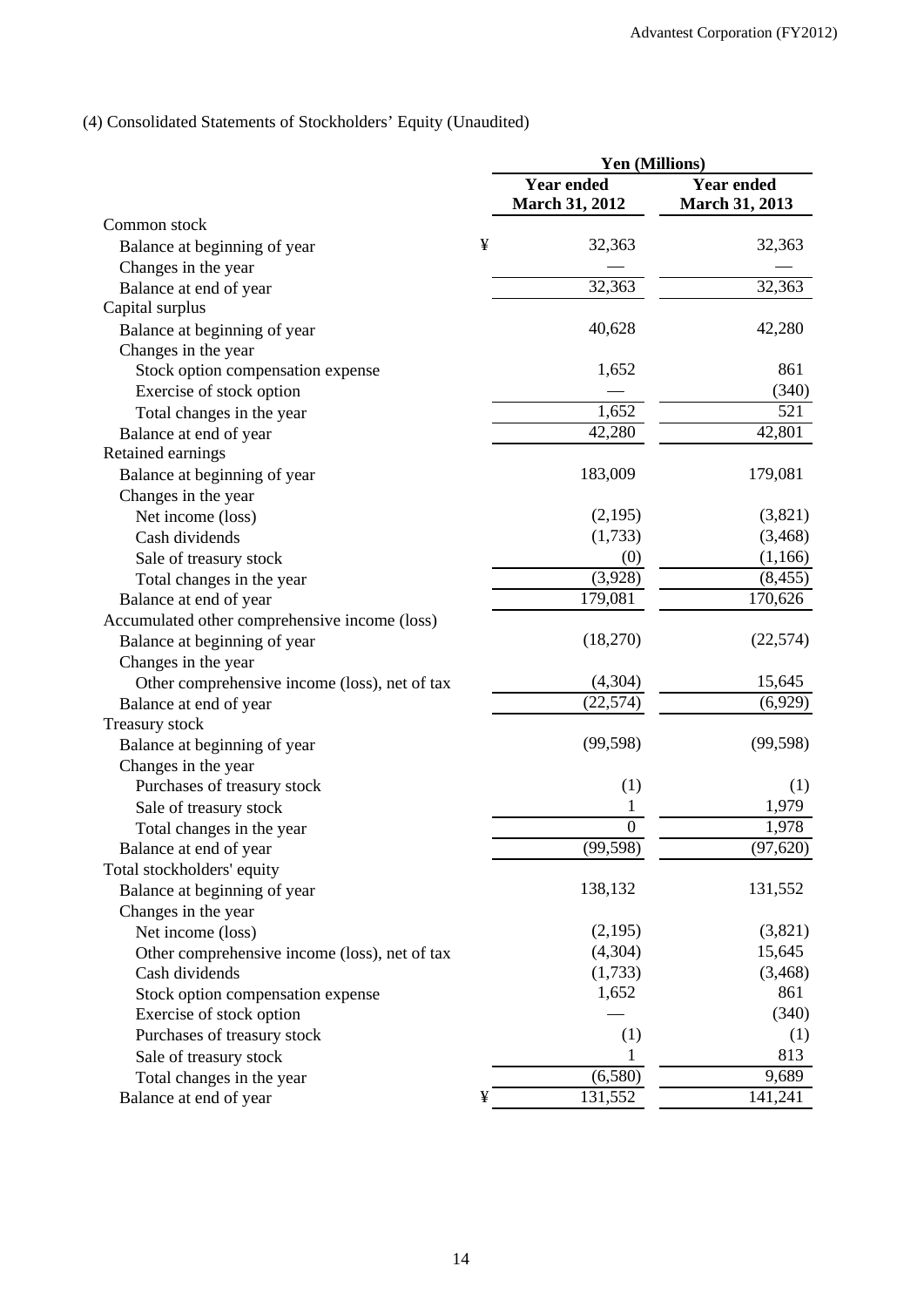# (5)Consolidated Statements of Cash Flows (Unaudited)

|                                                                  |   | Yen (Millions)               |                              |  |
|------------------------------------------------------------------|---|------------------------------|------------------------------|--|
|                                                                  |   | Year ended<br>March 31, 2012 | Year ended<br>March 31, 2013 |  |
| Cash flows from operating activities:                            |   |                              |                              |  |
| Net income (loss)                                                | ¥ | (2,195)                      | (3,821)                      |  |
| Adjustments to reconcile net income (loss) to net cash           |   |                              |                              |  |
| provided by (used in) operating activities:                      |   |                              |                              |  |
| Depreciation and amortization                                    |   | 6,838                        | 8,063                        |  |
| Deferred income taxes                                            |   | (3,663)                      | 693                          |  |
| Stock option compensation expense                                |   | 583                          | 861                          |  |
| Impairment losses on investment securities                       |   | 2,254                        | 400                          |  |
| Changes in assets and liabilities:                               |   |                              |                              |  |
| Trade receivables                                                |   | 616                          | (1,004)                      |  |
| Inventories                                                      |   | 4,613                        | (566)                        |  |
|                                                                  |   |                              |                              |  |
| Trade accounts payable                                           |   | 902                          | (6, 475)                     |  |
| Accrued expenses                                                 |   | 39                           | (4,529)                      |  |
| Income taxes payable                                             |   | (659)                        | 677                          |  |
| Accrued warranty expenses                                        |   | 164                          | (302)                        |  |
| <b>Customer</b> prepayments                                      |   | (1, 815)                     | 611                          |  |
| Accrued pension and severance costs                              |   | 975                          | 841                          |  |
| Other                                                            |   | 3,650                        | 2,336                        |  |
| Net cash provided by (used in) operating activities              |   | 12,302                       | (2,215)                      |  |
| Cash flows from investing activities:                            |   |                              |                              |  |
| (Increase) decrease in short-term investments                    |   | 14,387                       |                              |  |
| Proceeds from sale of available-for-sale securities              |   | 10,717                       | 287                          |  |
| Acquisition of subsidiary, net of cash acquired                  |   | (57, 145)                    |                              |  |
| Decrease of other investment in equity method investee           |   | 620                          |                              |  |
| Proceeds from sale of property, plant and equipment              |   | 89                           | 32                           |  |
| Purchases of property, plant and equipment                       |   | (5,931)                      | (11, 386)                    |  |
|                                                                  |   |                              |                              |  |
| Purchases of intangible assets<br>Other                          |   | (329)<br>(78)                | (443)<br>12                  |  |
|                                                                  |   |                              |                              |  |
| Net cash provided by (used in) investing activities              |   | (37,670)                     | (11, 498)                    |  |
| Cash flows from financing activities:                            |   |                              |                              |  |
| Increase (decrease) in short term debt                           |   | 25,466                       | (25,000)                     |  |
| Proceeds from issuance of corporate bonds                        |   |                              | 25,000                       |  |
| Redemption of senior convertible notes of acquired subsidiary    |   | (13, 835)                    |                              |  |
| Dividends paid                                                   |   | (1,729)                      | (3,460)                      |  |
| Other                                                            |   | (15)                         | 546                          |  |
| Net cash provided by (used in) financing activities              |   | 9,887                        | (2,914)                      |  |
| Net effect of exchange rate changes on cash and cash equivalents |   | (1,624)                      | 4,077                        |  |
| Net change in cash and cash equivalents                          |   | (17, 105)                    | (12, 550)                    |  |
| Cash and cash equivalents at beginning of year                   |   | 75,323                       | 58,218                       |  |
| Cash and cash equivalents at end of year                         | ¥ | 58,218                       | 45,668                       |  |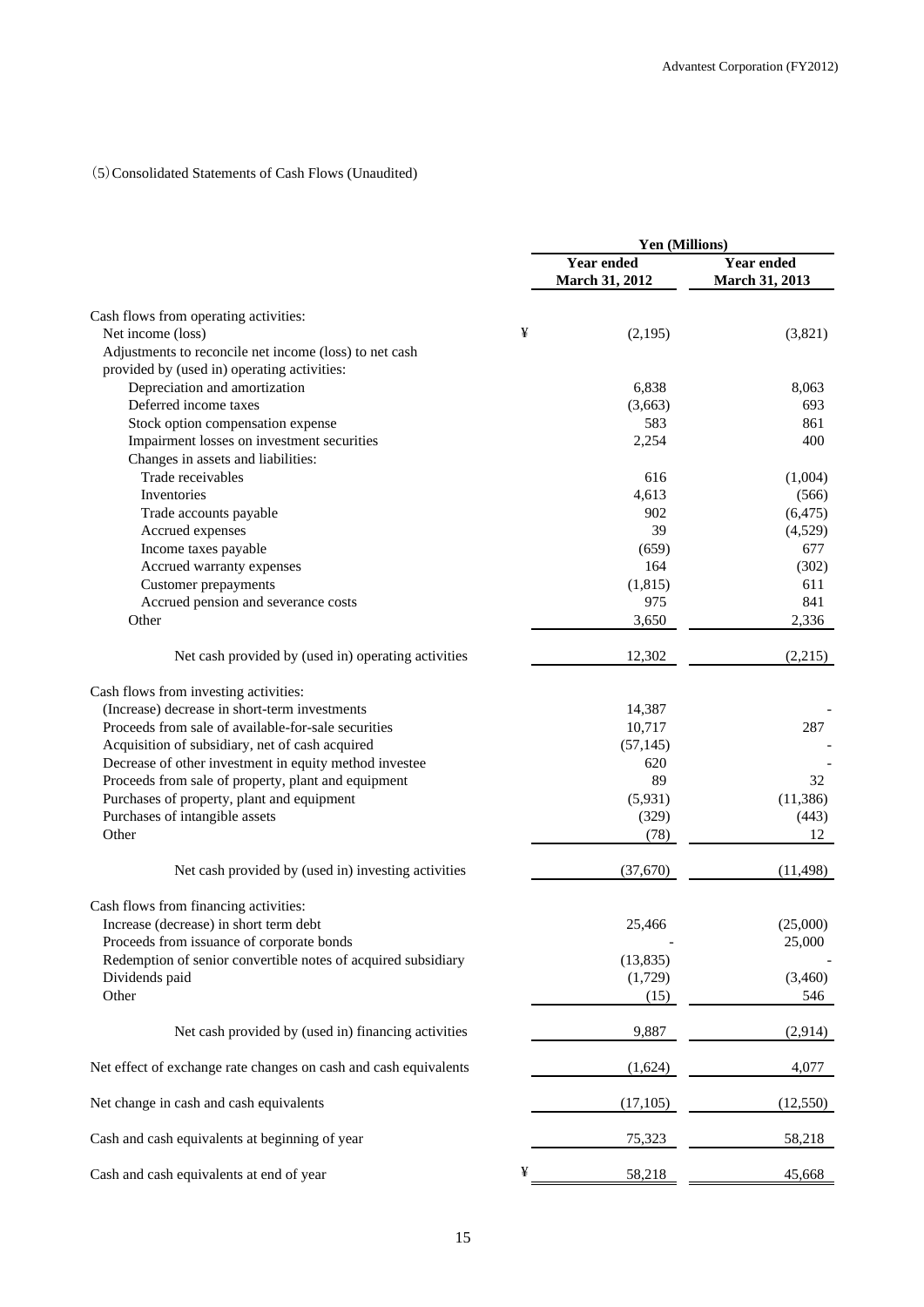(6) Notes to the Consolidated Financial Statements

(Note 1) Accounting Principles, Procedures and the Presentation of the Consolidated Financial **Statements** 

(a) Terminology, Form and Method of Preparation of the Consolidated Financial Statements

Advantest Corporation (or the "Company") and its consolidated subsidiaries (collectively "Advantest") prepare the consolidated financial statements in accordance with generally accepted accounting principle in the United States of America ("U.S. GAAP"). U.S. GAAP is codified in the Financial Accounting Standards Board ("FASB") Accounting Standards Codification ("ASC"), which is the source of authoritative accounting principles recognized by the FASB to be applied by nongovernmental entities. Advantest Corporation and its consolidated subsidiaries prepare their unconsolidated financial statements in accordance with accounting principles generally accepted in the country of their domicile. Certain adjustments and reclassifications have been incorporated in the consolidated financial statements to present them in conformity with U.S.GAAP.

(b) Preparation of Consolidated Financial Statements and Registration with the U.S. Securities and Exchange Commission

Advantest Corporation became listed on the New York Stock Exchange on September 17, 2001 (local time) by means of an issuance of American Depository Shares, and has been filing a Form 20-F (equivalent to the Annual Securities Report in Japan) with the U.S. Securities and Exchange Commission since FY2001. Advantest prepares the consolidated financial statements in its Form 20-F in accordance with U.S. GAAP.

#### (c) Principles of Consolidation

Advantest's consolidated financial statements include financial statements of the Company and its subsidiaries, all of which are wholly-owned. Investment in an affiliated company over which Advantest has the ability to exercise significant influence, but does not hold a controlling financial interest, is accounted for by the equity method. All significant intercompany balances and transactions have been eliminated in consolidation.

(Note 2) Notes on Going Concern: None

#### (Note 3) Significant Accounting Policies

(Accounting Changes)

In June 2011, the FASB amended the accounting guidance for the presentation of comprehensive income. This new guidance eliminates the option to present the components of other comprehensive income as part of the statement of changes in stockholders' equity and provides the option to present the total of comprehensive income, the components of net income, and the components of other comprehensive income either in a single continuous statement of comprehensive income or in two separate but consecutive statements. In December 2011, the FASB deferred the effective date for presentation of reclassifications out of accumulated other comprehensive income. The guidance is effective for fiscal years, and interim periods within those years, beginning after December 15, 2011. The guidance was adopted by Advantest in the first quarter beginning April 1, 2012. The adoption of the guidance did not have a significant impact on its consolidated results of operations and financial condition.

In September 2011, the FASB amended the accounting guidance for testing goodwill for impairment. This new guidance gives entities the option to perform the two-step process only if they first perform a qualitative assessment and conclude that it is more likely than not (a likelihood of more than 50%) that the fair value of a reporting unit is less than its carrying amount. The guidance is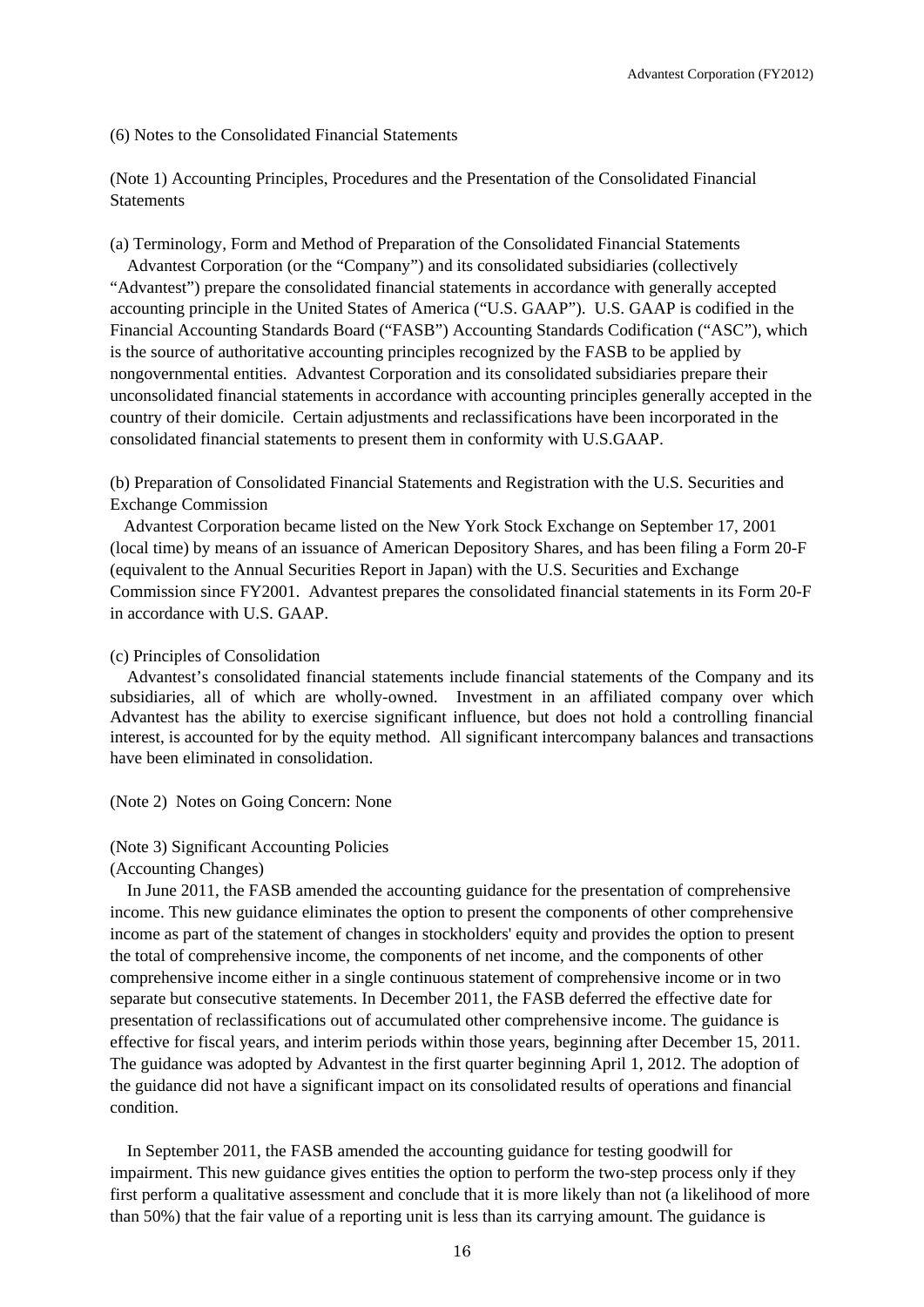effective for annual and interim goodwill impairment tests performed for fiscal years beginning after December 15, 2011 with early adoption permitted. The guidance was adopted by Advantest in the first quarter beginning April 1, 2012. The adoption of the guidance did not have a significant impact on its consolidated results of operations and financial condition.

#### (Note 4) Reclassifications

Certain reclassifications have been made to the prior years' consolidated financial statements to conform with the presentation used for the year ended March 31, 2013.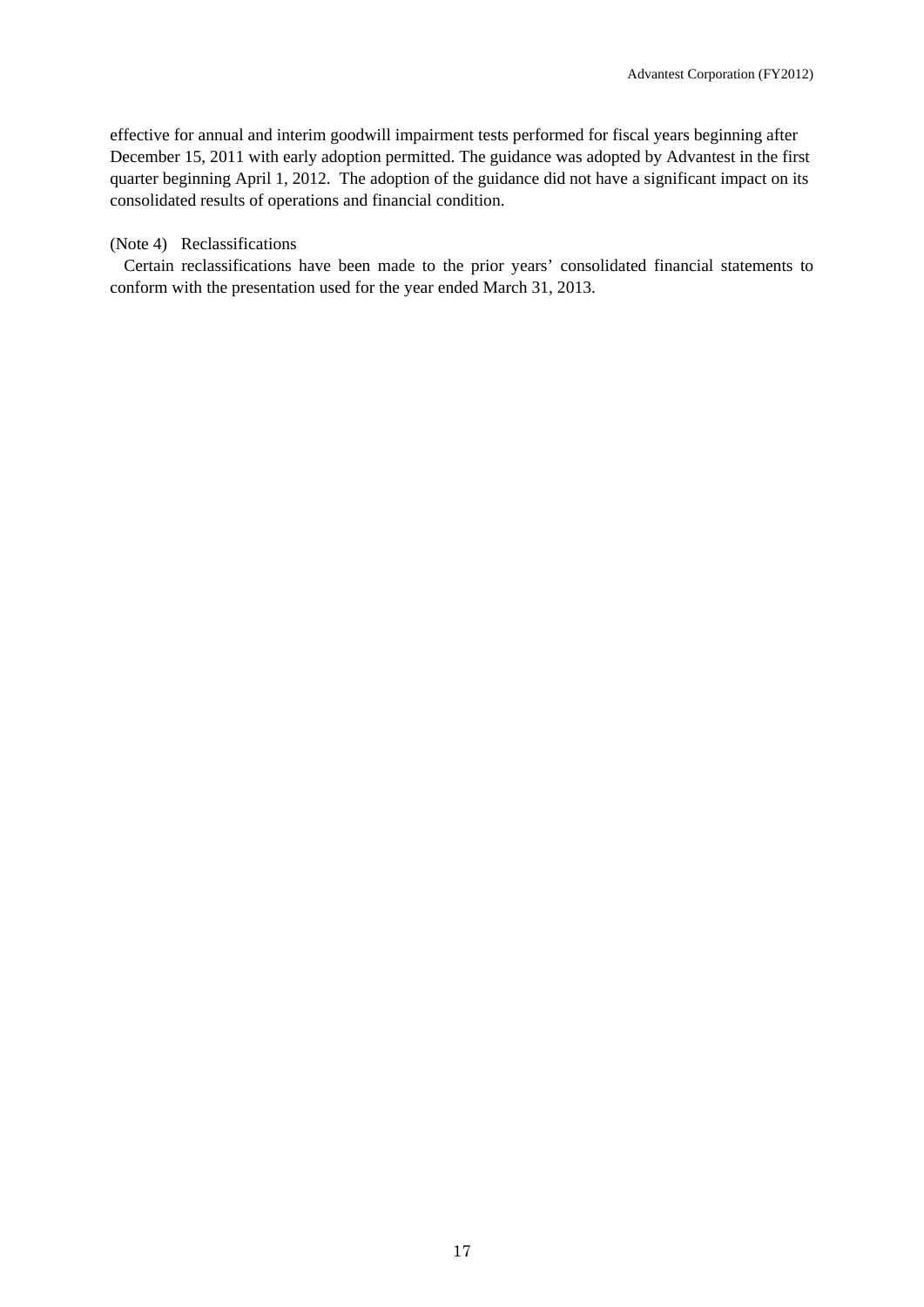#### (Note 5) Segment Information

#### 1. Business Segment Information

|                                                                       | <b>Yen (Millions)</b><br>Year ended March 31, 2012                         |                                                  |                                    |                                 |         |  |
|-----------------------------------------------------------------------|----------------------------------------------------------------------------|--------------------------------------------------|------------------------------------|---------------------------------|---------|--|
|                                                                       |                                                                            |                                                  |                                    |                                 |         |  |
|                                                                       | Semiconductor<br>and<br>Component<br><b>Test System</b><br><b>Business</b> | <b>Mechatronics</b><br>System<br><b>Business</b> | Services.<br>Support and<br>Others | Elimination<br>and<br>Corporate | Total   |  |
| Net sales to unaffiliated customers                                   | ¥<br>101,831                                                               | 20,410                                           | 18,807                             |                                 | 141,048 |  |
| Inter-segment sales                                                   | 3,777                                                                      | 206                                              |                                    | (3,983)                         |         |  |
| Net sales                                                             | 105,608                                                                    | 20,616                                           | 18,807                             | (3,983)                         | 141,048 |  |
| Depreciation and amortization<br>Operating income (loss) before stock | 2,658                                                                      | 627                                              | 3,070                              | 483                             | 6,838   |  |
| option compensation expense<br>Adjustment:                            | 9,845                                                                      | (1,324)                                          | 1,614                              | (8,715)                         | 1,420   |  |
| Stock option compensation expense                                     |                                                                            |                                                  |                                    |                                 | 583     |  |
| Operating income                                                      |                                                                            |                                                  |                                    | ¥                               | 837     |  |
| Expenditures for additions to long-lived<br>assets                    | 2,398                                                                      | 750                                              | 3,492                              | 344                             | 6,984   |  |
| Total assets                                                          | 93,603                                                                     | 12,789                                           | 30,713                             | 82,121                          | 219,226 |  |

|                                                                       | <b>Yen (Millions)</b><br>Year ended March 31, 2013                         |                                           |                                    |                                 |         |  |
|-----------------------------------------------------------------------|----------------------------------------------------------------------------|-------------------------------------------|------------------------------------|---------------------------------|---------|--|
|                                                                       |                                                                            |                                           |                                    |                                 |         |  |
|                                                                       | Semiconductor<br>and<br>Component<br><b>Test System</b><br><b>Business</b> | Mechatronics<br>System<br><b>Business</b> | Services.<br>Support and<br>Others | Elimination<br>and<br>Corporate | Total   |  |
| Net sales to unaffiliated customers                                   | ¥<br>99,719                                                                | 13,107                                    | 20,077                             |                                 | 132,903 |  |
| Inter-segment sales                                                   | 1,400                                                                      | 546                                       |                                    | (1,946)                         |         |  |
| Net sales                                                             | 101,119                                                                    | 13,653                                    | 20,077                             | (1,946)                         | 132,903 |  |
| Depreciation and amortization<br>Operating income (loss) before stock | 3,423                                                                      | 486                                       | 3,690                              | 464                             | 8,063   |  |
| option compensation expense<br>Adjustment:                            | 10,956                                                                     | (4,614)                                   | 775                                | (6,176)                         | 941     |  |
| Stock option compensation expense                                     |                                                                            |                                           |                                    |                                 | 861     |  |
| Operating income<br>Expenditures for additions to long-lived          |                                                                            |                                           |                                    | ¥                               | 80      |  |
| assets                                                                | 3,530                                                                      | 4,565                                     | 4,356                              | 141                             | 12,592  |  |
| Total assets                                                          | 99,168                                                                     | 18,242                                    | 36,065                             | 72,040                          | 225,515 |  |

(Notes)

1. Adjustments to operating income (loss) in Corporate principally represent corporate general and administrative expenses and research and development expenses related to fundamental research activities that are not allocated to operating segments.

2. Advantest uses the operating income (loss) before stock option compensation expense for management's analysis of business segment results.

3. Additions to long-lived assets included in Corporate consist of purchases of software and fixed assets for general corporate use.

4. Total assets included in Corporate consist of cash and cash equivalents, assets for general corporate use and assets used for fundamental research activities, which are not allocated to reportable segments.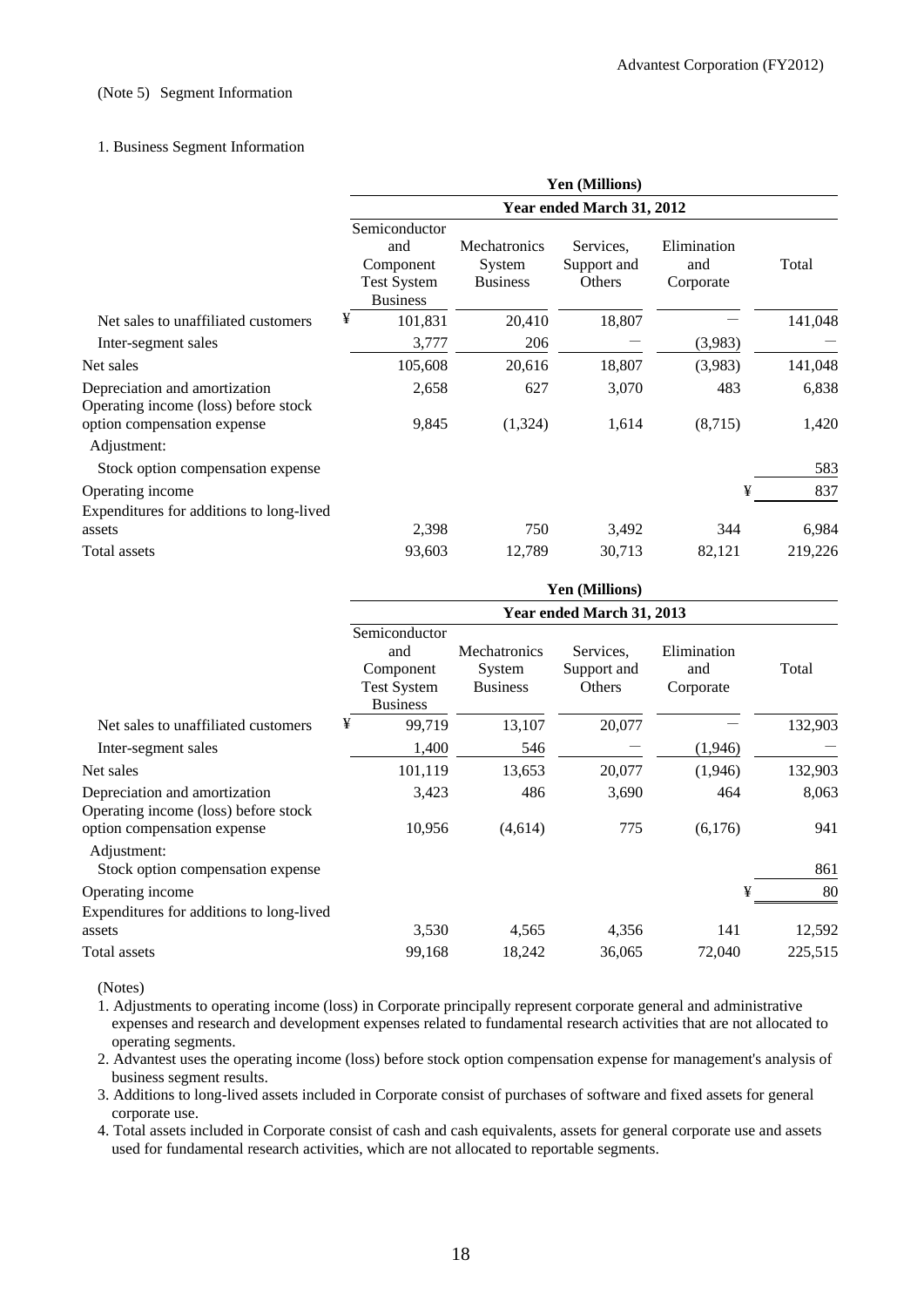2. Consolidated Net Sales by Geographical Areas

|          |   | Yen (Millions)        |                       |  |
|----------|---|-----------------------|-----------------------|--|
|          |   | <b>Year ended</b>     | <b>Year ended</b>     |  |
|          |   | <b>March 31, 2012</b> | <b>March 31, 2013</b> |  |
| Japan    | ¥ | 16,095                | 14,045                |  |
| Americas |   | 29,742                | 20,583                |  |
| Europe   |   | 7,015                 | 9,061                 |  |
| Asia     |   | 88,196                | 89,214                |  |
| Total    | ¥ | 141,048               | 132,903               |  |

(Notes)

1. Net sales to unaffiliated customers are based on the customer's location.

2. Each of the segments includes primarily the following countries or regions:

- (1) Americas U.S.A., Republic of Costa Rica
- (2) Europe Israel, Germany
- (3) Asia Taiwan, South Korea, China, Malaysia

#### (Note 6) Per Share Information

The following table sets forth the computation of basic and diluted net income (loss) per share for the years ended March 31:

|                                     | Yen (millions)        |                       |  |  |  |
|-------------------------------------|-----------------------|-----------------------|--|--|--|
|                                     | except per share data |                       |  |  |  |
|                                     | <b>Year ended</b>     | <b>Year ended</b>     |  |  |  |
|                                     | <b>March 31, 2012</b> | <b>March 31, 2013</b> |  |  |  |
| Numerator:                          |                       |                       |  |  |  |
| Net income (loss)                   | (2,195)               | (3,821)               |  |  |  |
| Denominator                         |                       |                       |  |  |  |
| Basic weighted average shares of    |                       |                       |  |  |  |
| common stock outstanding            | 173,271,717           | 173,478,054           |  |  |  |
| Dilutive effect of exercise of      |                       |                       |  |  |  |
| stock options                       |                       |                       |  |  |  |
| Diluted weighted average shares of  |                       |                       |  |  |  |
| common stock outstanding            | 173,271,717           | 173,478,054           |  |  |  |
| Basic net income (loss) per share   | (12.67)               | (22.03)               |  |  |  |
| Diluted net income (loss) per share | (12.67)               | (22.03)               |  |  |  |

At March 31, 2012 and 2013, Advantest had outstanding stock options into 4,888,206 and 5,704,699 shares of common stock, respectively, which were anti-dilutive and excluded from the calculation of diluted net income per share but could potentially dilute net income per share in future periods.

(Note 7) Significant Subsequent Events: None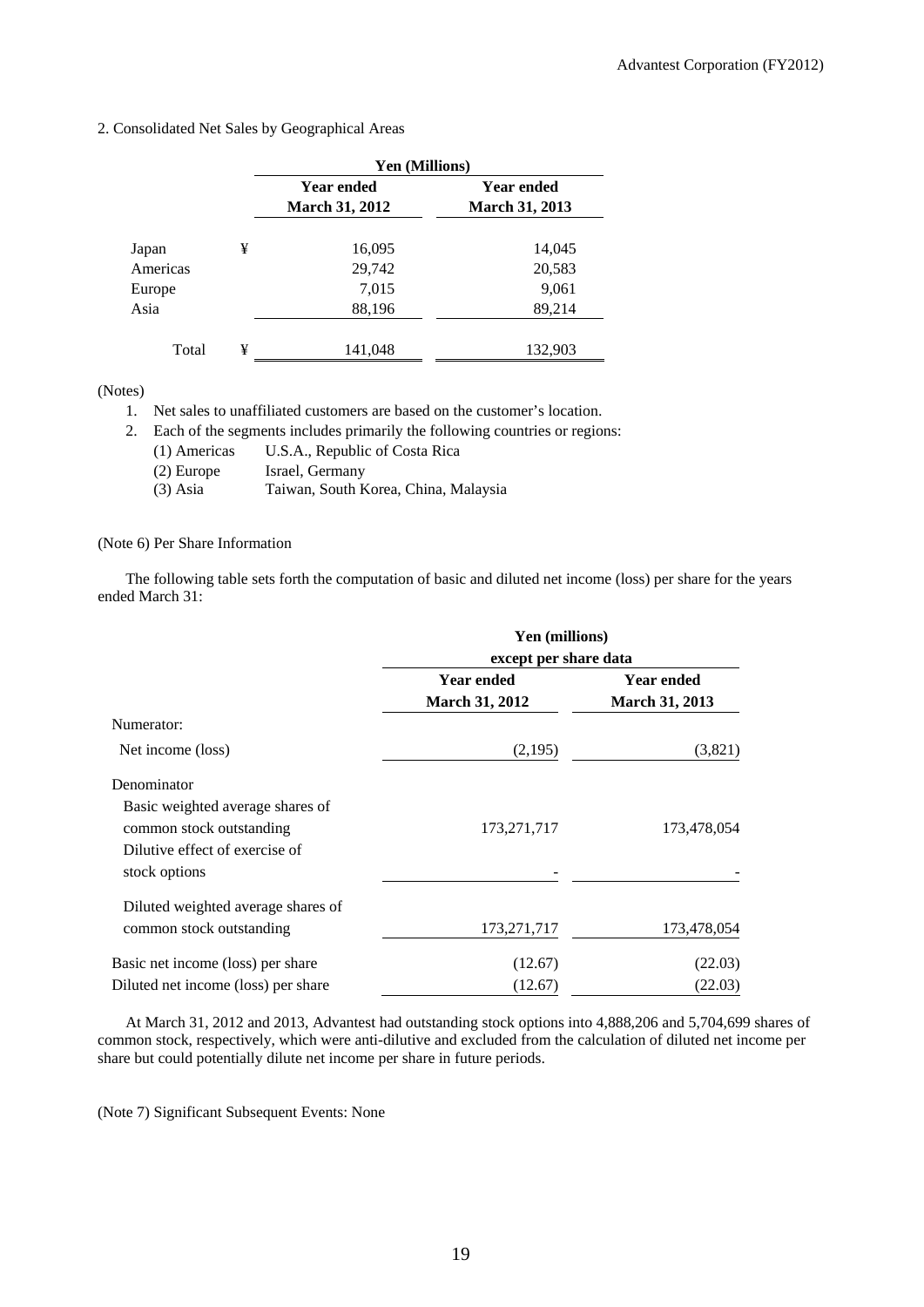

# Changes in Directors and Executive Officers (To be effective on June 26, 2013)

| 1. Nominees for Directors |                                                                 |
|---------------------------|-----------------------------------------------------------------|
| Director                  | Toshio Maruyama                                                 |
| Director                  | Haruo Matsuno                                                   |
| Director                  | Yasushige Hagio                                                 |
| Director                  | Osamu Karatsu                                                   |
| Director                  | Shinichiro Kuroe                                                |
| Director                  | Sae Bum Myung                                                   |
| Director                  | Hiroshi Nakamura                                                |
| Director                  | (to be newly elected)<br>Seiichi Yoshikawa                      |
|                           | Principal Fellow, Center for Research and Development Strategy, |
|                           | Japan Science and Technology Agency                             |
| Director                  | Yoshiaki Yoshida<br>(to be newly elected)                       |
|                           | Managing Executive Officer of Advantest Corporation             |

Mr. Maruyama is to be elected as Chairman of the Board and Representative Director and Mr. Matsuno is to be elected as Representative Director at the special meeting of the board of directors to be held on June 26, 2013 after the 71st ordinary general meeting of shareholders of Advantest Corporation.

2. Nominees for Executive Officers

| President and CEO          | Haruo Matsuno                        |                                                     |
|----------------------------|--------------------------------------|-----------------------------------------------------|
| <b>Vice President</b>      | Shinichiro Kuroe                     | (to be promoted)                                    |
|                            |                                      | Managing Executive Officer of Advantest Corporation |
| Managing Executive Officer | Sae Bum Myung                        |                                                     |
| Managing Executive Officer | Hiroshi Nakamura                     |                                                     |
| Managing Executive Officer | Yoshiaki Yoshida                     |                                                     |
| Managing Executive Officer | Hideaki Imada                        |                                                     |
| Managing Executive Officer | Hans-Juergen Wagner (to be promoted) |                                                     |
|                            |                                      | <b>Executive Officer of Advantest Corporation</b>   |
| <b>Executive Officer</b>   | Takashi Sugiura                      |                                                     |
| <b>Executive Officer</b>   | Takashi Sekino                       |                                                     |
| Executive Officer          | Soichi Tsukakoshi                    |                                                     |
| <b>Executive Officer</b>   | Josef Schraetzenstaller              |                                                     |
| <b>Executive Officer</b>   | R. Keith Lee                         |                                                     |
| <b>Executive Officer</b>   | Makoto Nakahara                      |                                                     |
| <b>Executive Officer</b>   | Toshiyuki Okayasu                    |                                                     |
| <b>Executive Officer</b>   | Yih-Neng Lee                         |                                                     |
| <b>Executive Officer</b>   | CH Wu                                |                                                     |
| <b>Executive Officer</b>   | Kazuhiro Yamashita                   |                                                     |
| <b>Executive Officer</b>   | Kenji Sato                           |                                                     |
| <b>Executive Officer</b>   | Takayuki Nakamura                    | (to be newly elected)                               |
| <b>Executive Officer</b>   | Wilhelm Radermacher                  | (to be newly elected)                               |
| <b>Executive Officer</b>   | Masuhiro Yamada                      | (to be newly elected)                               |
| <b>Executive Officer</b>   | Satoru Nagumo                        | (to be newly elected)                               |
|                            |                                      |                                                     |

3. Resignation from Director and Executive Officers

| Naoyuki Akikusa, Director                 |                              |
|-------------------------------------------|------------------------------|
| Masao Shimizu, Managing Executive Officer | --- To be elected as Advisor |
| Yasuhiro Kawata, Executive Officer        | --- To be elected as Advisor |